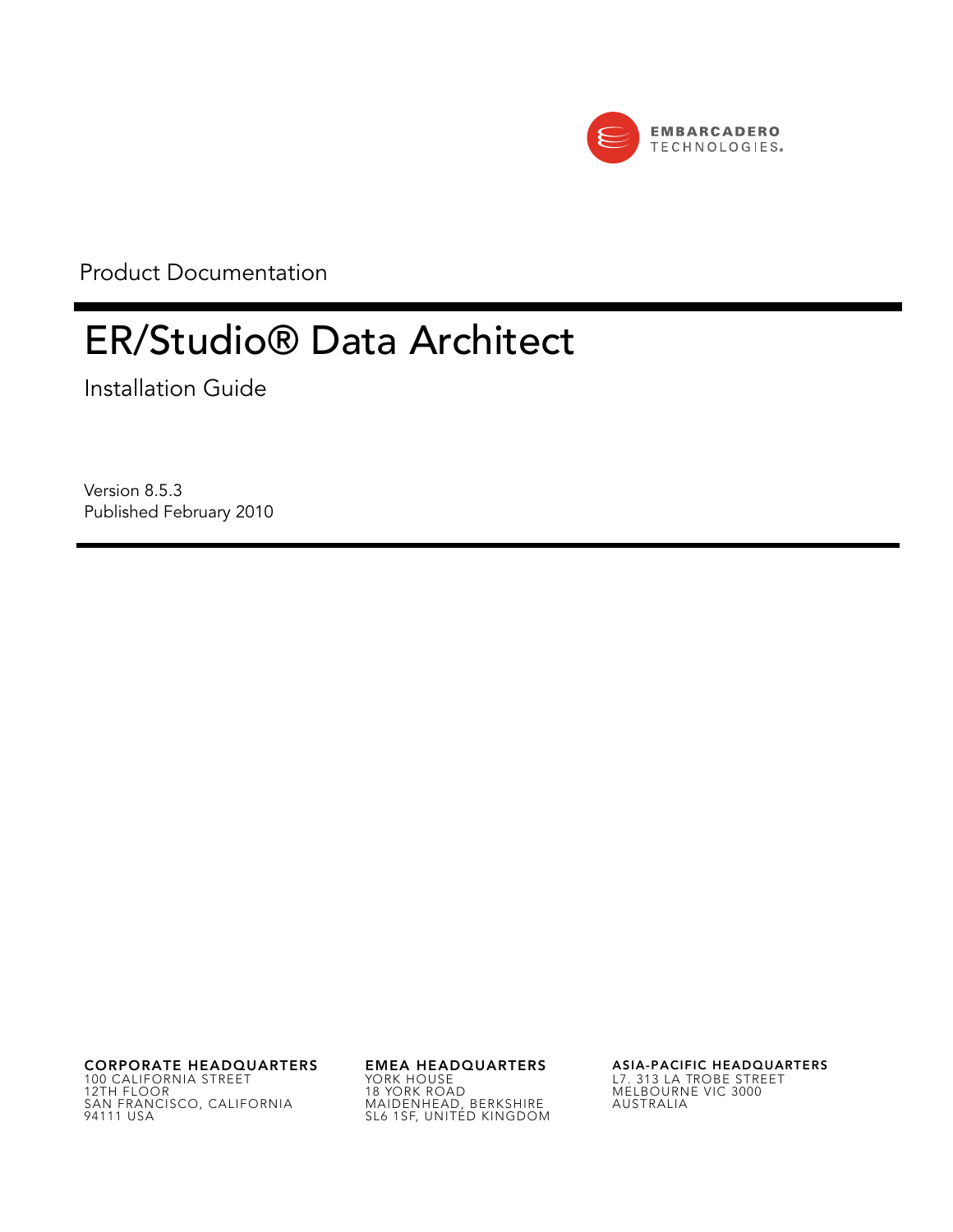© 2010 Embarcadero Technologies, Inc. Embarcadero, the Embarcadero Technologies logos, and all other Embarcadero Technologies product or service names are trademarks or registered trademarks of Embarcadero Technologies, Inc. All other trademarks are property of their respective owners.

Embarcadero Technologies, Inc. is a leading provider of award-winning tools for application developers and database professionals so they can design systems right, build them faster and run them better, regardless of their platform or programming language. Ninety of the Fortune 100 and an active community of more than three million users worldwide rely on Embarcadero products to increase productivity, reduce costs, simplify change management and compliance and accelerate innovation. The company's flagship tools include: Embarcadero® Change Manager™, CodeGear™ RAD Studio, DBArtisan®, Delphi®, ER/Studio®, JBuilder® and Rapid SQL®. Founded in 1993, Embarcadero is headquartered in San Francisco, with offices located around the world. Embarcadero is online at www.embarcadero.com.

February 24, 2010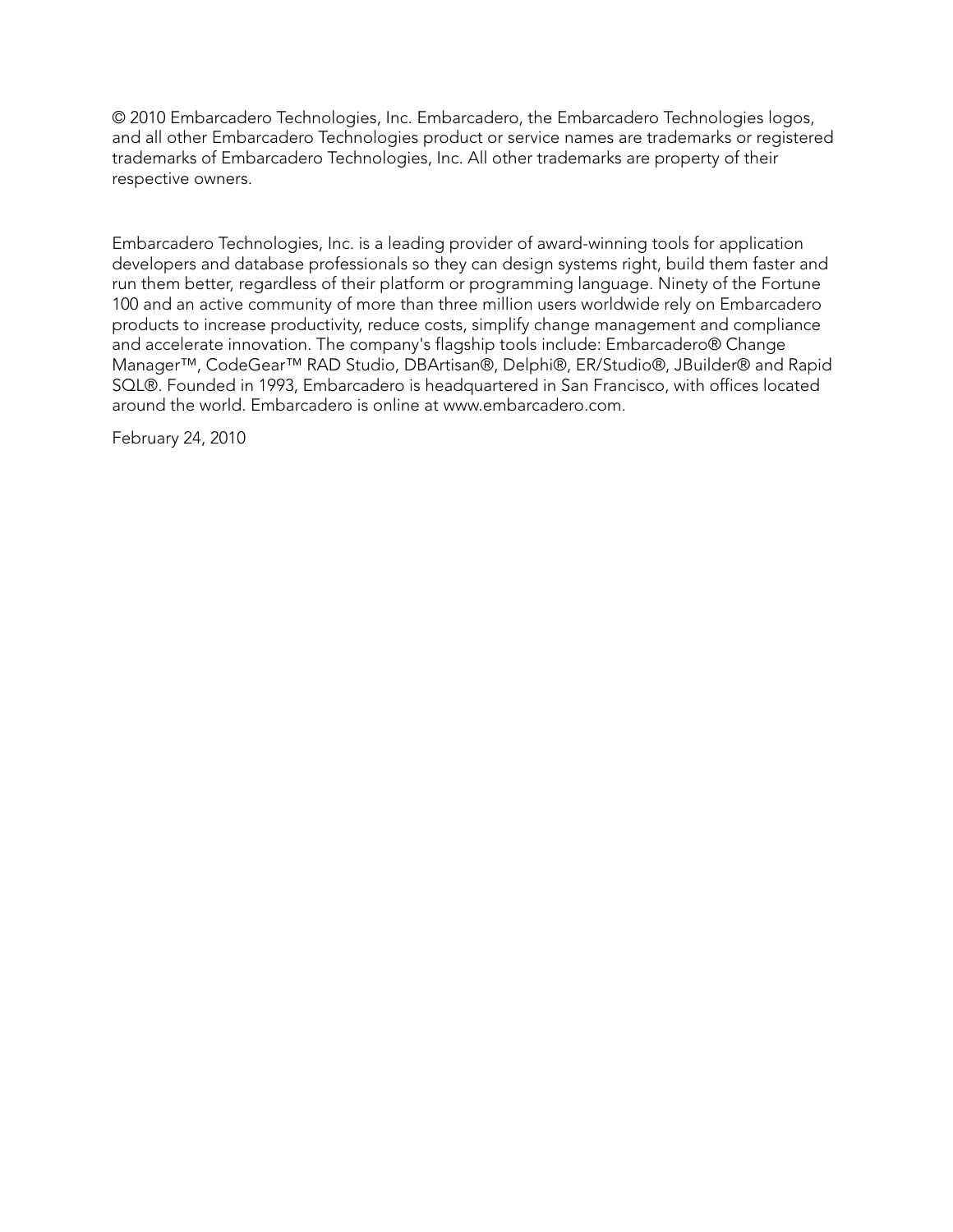# **Contents**

| Upgrading ER/Studio Data Architect Standard Diagrams 14 |
|---------------------------------------------------------|
|                                                         |
|                                                         |
|                                                         |
|                                                         |
|                                                         |
|                                                         |
|                                                         |
|                                                         |
|                                                         |
|                                                         |
|                                                         |
|                                                         |
| 24                                                      |
|                                                         |
| 26                                                      |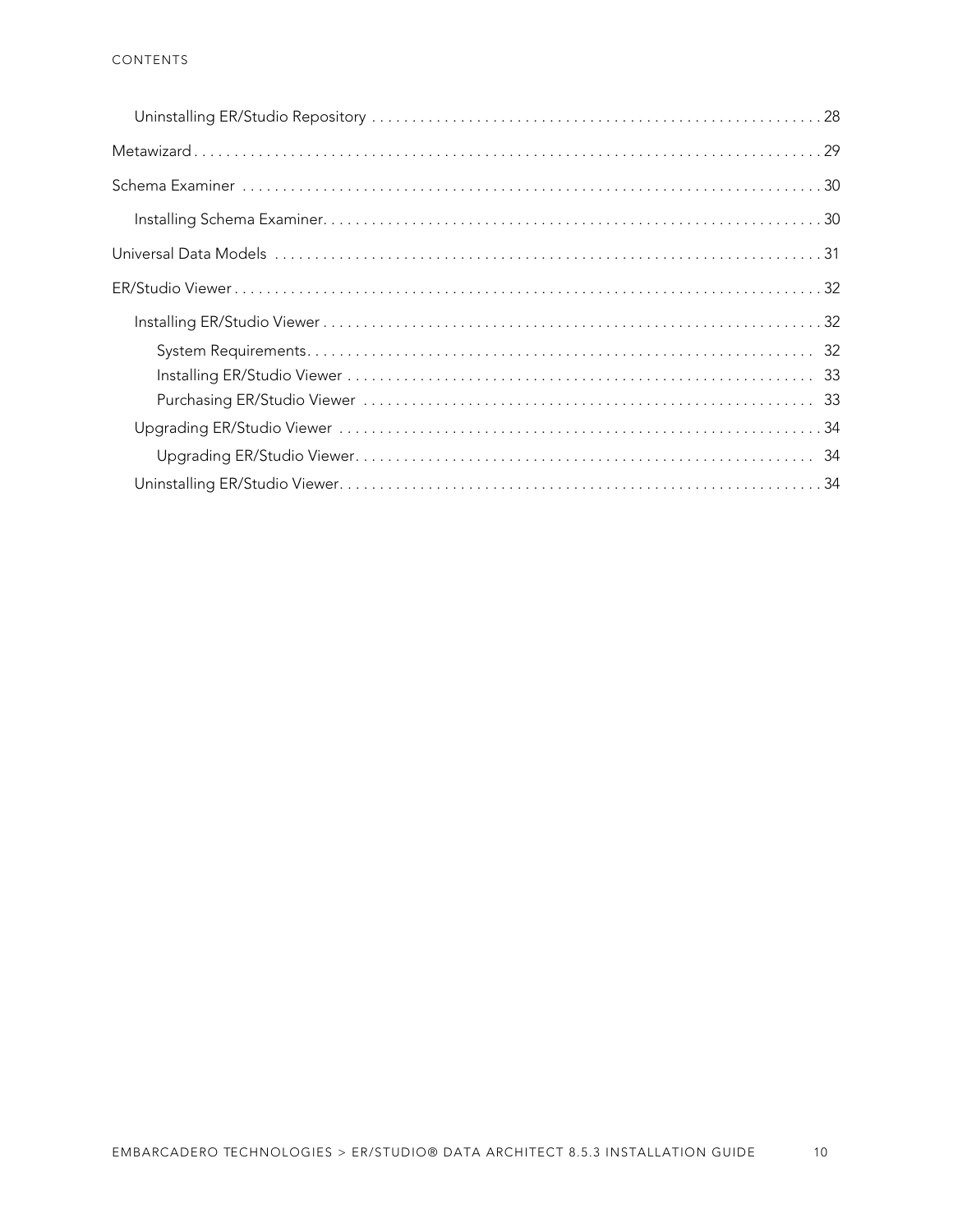# <span id="page-4-0"></span>ABOUT THIS GUIDE

This guide contains information to help you install, upgrade, and uninstall the following ER/Studio products and add-on products:

- [ER/Studio Data Architect](#page-5-0): Provides a complete environment for you to analyze, design, create, and maintain database applications.
	- **NOTE:** When you upgrade ER/Studio Data Architect, upgrade ER/Studio Repository to the corresponding release and vice versa.
- [ER/Studio Repository](#page-16-0): The server-side Repository provides for improved teamwork and enterprise collaboration. ER/Studio Repository is included in the ER/Studio Enterprise.
	- **NOTE:** ER/Studio also includes the ER/Studio Portal and EA/Studio. EA/Studio is a business process and conceptual modeling tool. EA/Studio installation details are described in the EA/Studio Installation Guide.
- [Metawizard:](#page-28-0) Integrate metadata across modeling tools, business intelligence, ETL platforms and industry-standard exchange formats (XMI, XML and XSD). This tool enables ER/Studio Data Architect to integrate with more than seventy other applications by sharing metadata through an import-export capability.
- [Universal Data Models](#page-30-0): Standard and Industry-specific data model templates for ER/Studio Data Architect that reduce the development time of database-related projects by an average of 60 percent, as well as improve the quality of existing and new data models.
- [ER/Studio Viewer](#page-31-0): View, navigate, and print ER/Studio Data Architect models in a view-only environment. ER/Studio Viewer features the same sophisticated and advanced viewing, navigation, and printing functionality that ER/Studio Data Architect provides.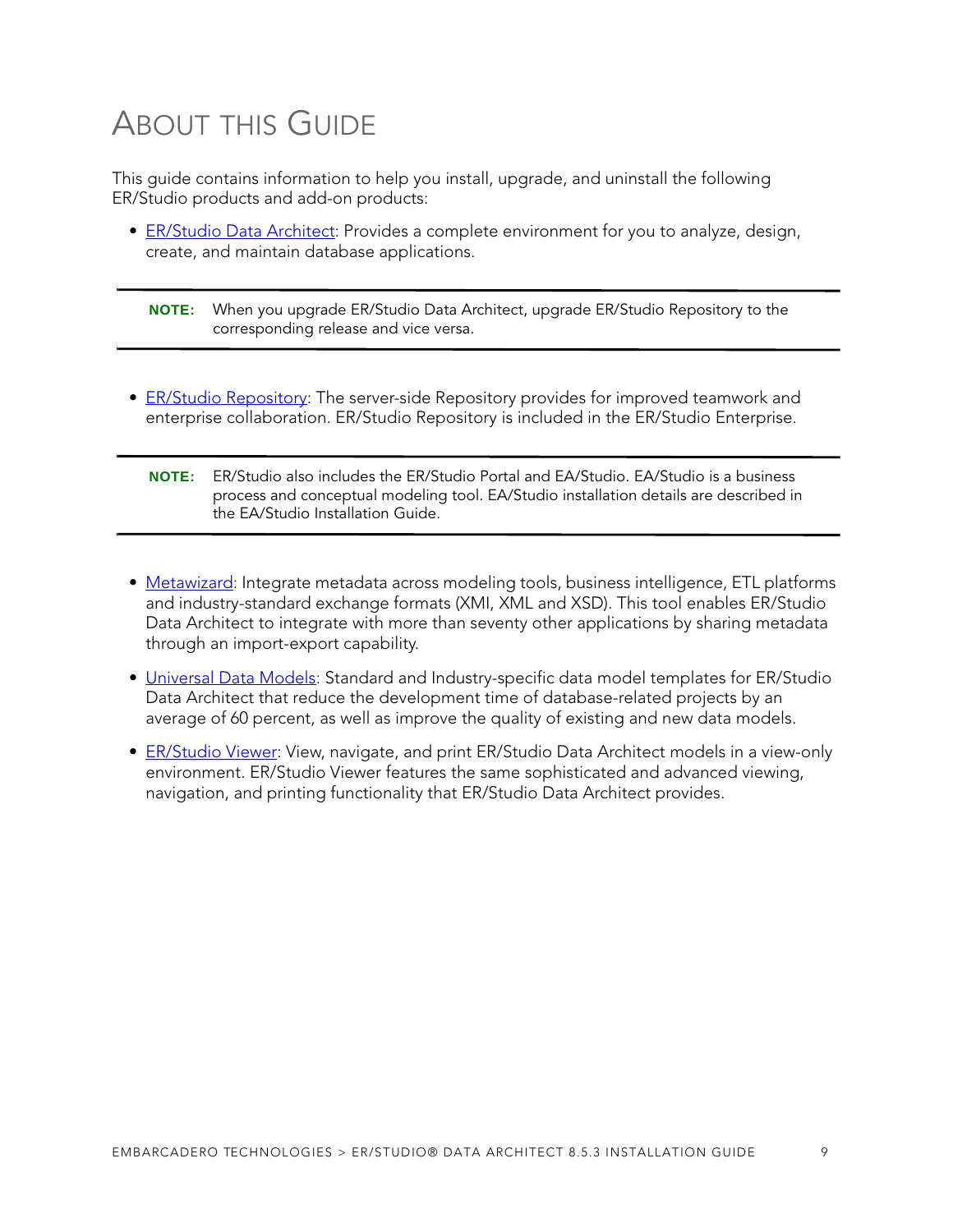# <span id="page-5-0"></span>ER/STUDIO DATA ARCHITECT

ER/Studio Data Architect provides a complete environment for you to analyze, design, create, and maintain database applications.This section is comprised of the following topics:

- [ER/Studio Data Architect Installation Checklist](#page-5-1)
- [Licensing ER/Studio Data Architect](#page-8-0)
- [Upgrading ER/Studio Data Architect](#page-11-1)
- [Uninstalling ER/Studio Data Architect](#page-15-0)

## <span id="page-5-1"></span>ER/STUDIO DATA ARCHITECT INSTALLATION CHECKLIST

Use the following checklist to ensure you correctly install and configure ER/Studio Data Architect.

| Done | N/A | Requirements                                                                                                                                   |
|------|-----|------------------------------------------------------------------------------------------------------------------------------------------------|
|      |     | Download ER/Studio Data Architect                                                                                                              |
|      |     | You can download a 14-day trial version of ER/Studio Data Architect, which you can license later,<br>from<br>www.embarcadero.com/downloads     |
|      |     | Review ER/Studio Data Architect ReadMe                                                                                                         |
|      |     | For the most current installation and usage information, see the ReadMe at<br>docs.embarcadero.com.                                            |
|      |     | Ensure System Compatibility                                                                                                                    |
|      |     | For system requirements, see <b>System Requirements</b> .                                                                                      |
|      |     | Install ER/Studio Data Architect                                                                                                               |
|      |     | For installation details, see Installing ER/Studio Data Architect.                                                                             |
|      |     | License ER/Studio Data Architect                                                                                                               |
|      |     | For ER/Studio Data Architect licensing details, see Licensing ER/Studio Data Architect.                                                        |
|      |     | Run and Test ER/Studio Data Architect                                                                                                          |
|      |     | For step-by-step instructions on using ER/Studio Data Architect, see the ER/Studio Data Architect<br>Evaluation Guide at docs.embarcadero.com. |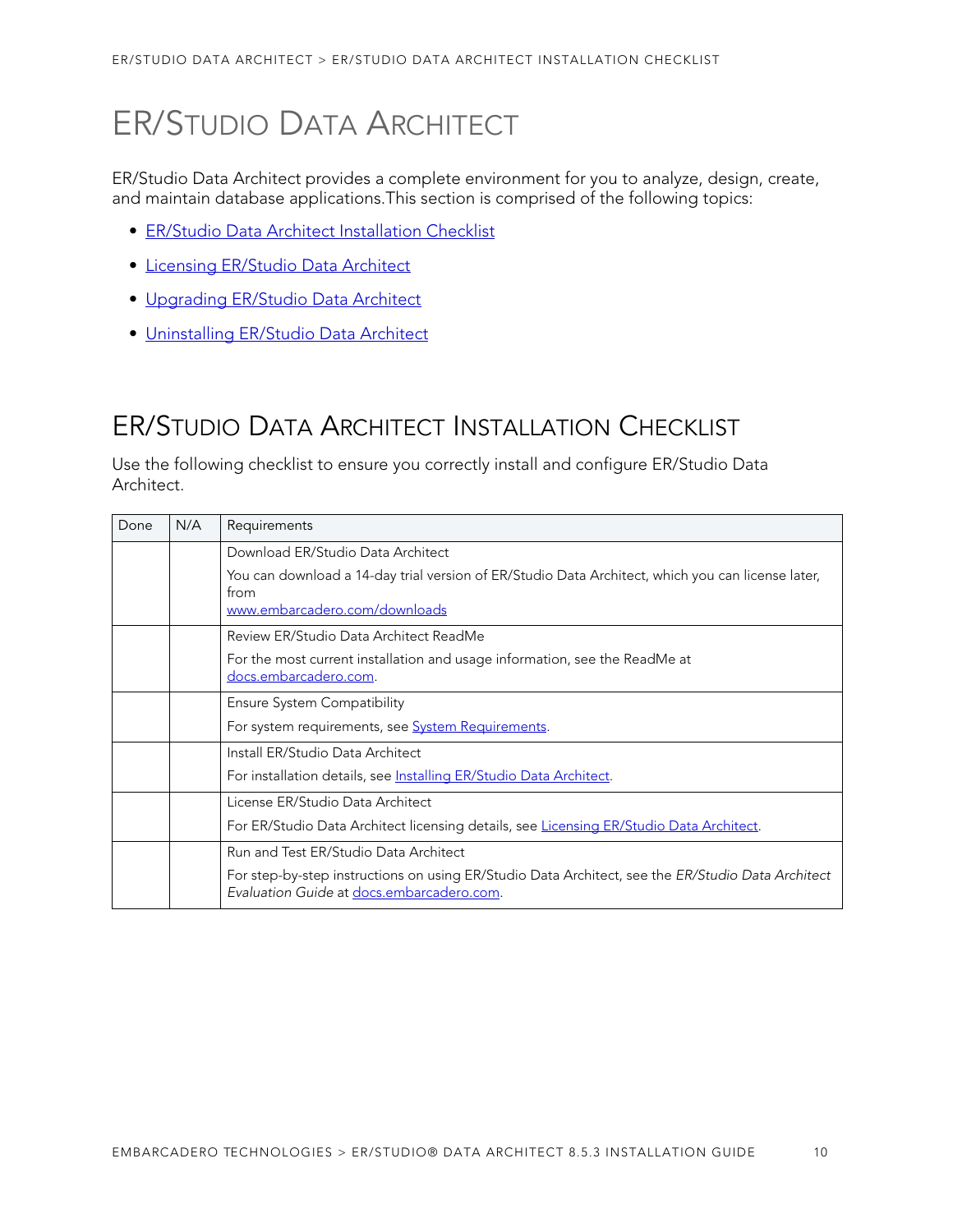## <span id="page-6-0"></span>SYSTEM REQUIREMENTS

Review the requirements before you install ER/Studio Data Architect. Adhering to these requirements optimizes ER/Studio Data Architect performance.

| ER/Studio Data Architect Requirements |                                                                                                                                                                                                                                                         |                                                                                        |  |
|---------------------------------------|---------------------------------------------------------------------------------------------------------------------------------------------------------------------------------------------------------------------------------------------------------|----------------------------------------------------------------------------------------|--|
| Hardware                              | Processor<br>Pentium III, 600 MHz or higher                                                                                                                                                                                                             |                                                                                        |  |
|                                       | <b>RAM</b>                                                                                                                                                                                                                                              | 1 GB                                                                                   |  |
|                                       | Disk Space                                                                                                                                                                                                                                              | 340 MB                                                                                 |  |
|                                       |                                                                                                                                                                                                                                                         | 175 MB in the System TEMP directory for temporary file storage during<br>installation. |  |
|                                       | <b>DVD</b> Reader                                                                                                                                                                                                                                       |                                                                                        |  |
| Operating System                      | Any of the following:<br>• Windows 7<br>• Windows Server 2008<br>• Windows Vista<br>• Windows XP Professional<br>• Windows 2003 (32-bit mode)<br>• Windows 2000 Pro Server<br>• Advanced Server with Service Pack 2                                     |                                                                                        |  |
| Software                              | To use an Open Data Base Connectivity (ODBC) database as a data source, install the ODBC<br>driver on your client computer.<br>To connect to the DBMS using native connectivity, install the native client libraries available from<br>the DBMS vendor. |                                                                                        |  |
| Privileges                            | Local administrator privileges (required for installation only).                                                                                                                                                                                        |                                                                                        |  |

## <span id="page-6-1"></span>INSTALLING ER/STUDIO DATA ARCHITECT

**NOTE:** To ensure compatibility, the release dates of ER/Studio Repository and ER/Studio Data Architect must be the same.

- 1 Log on to Windows with local administrator privileges.
- 2 Start the ER/Studio Data Architect installation program.
- 3 Walk through the installation wizard following the onscreen prompts.

The following provides additional information for some options that are not self-explanatory: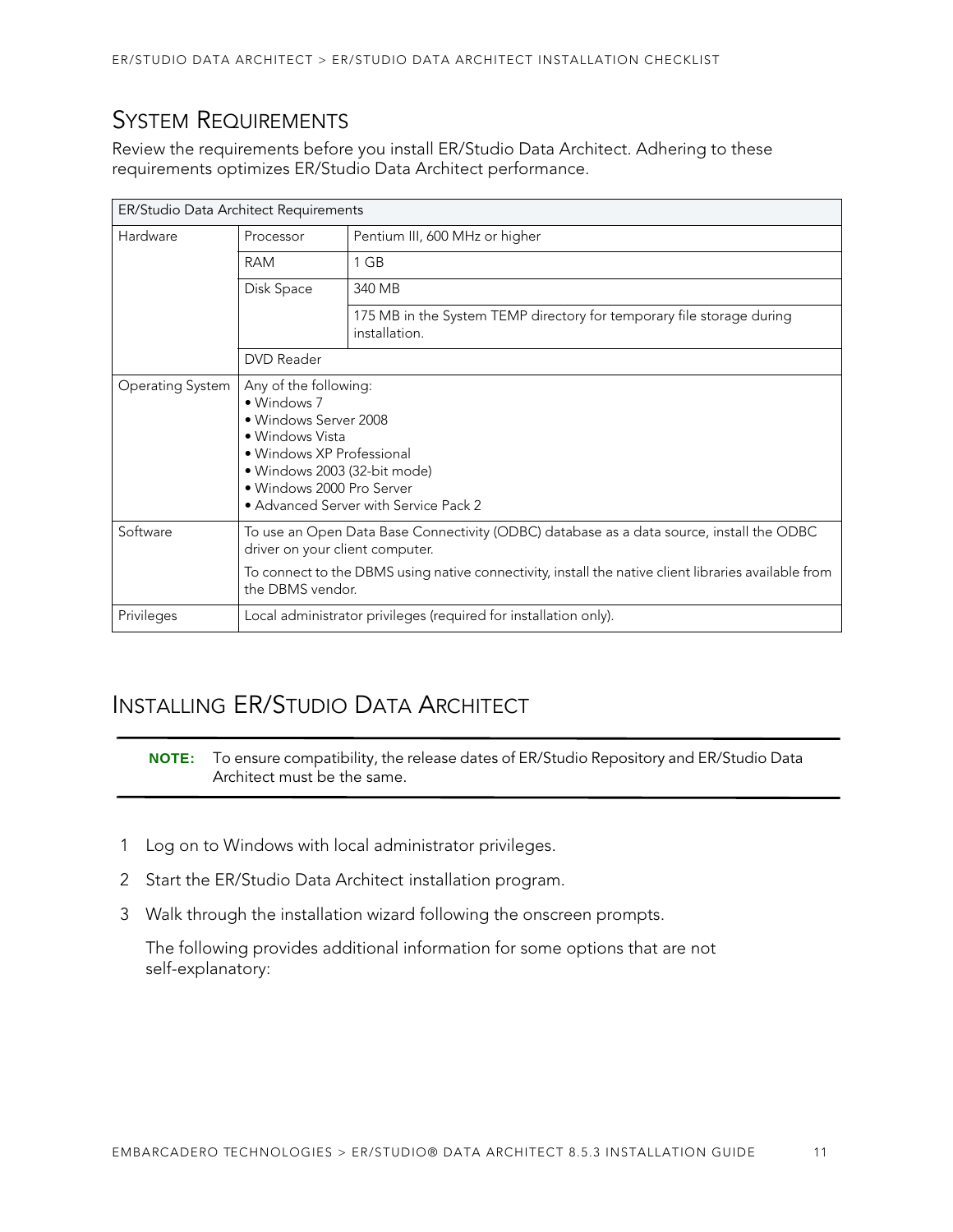- **Default Notation**: Choose the notation type you want ER/Studio Data Architect to use by default to display the model.
	- **IDEF1X**: Data modeling technique used by many branches of the United States Federal Government.
	- **IE (Martin/Finkelstein)**: Information Engineering (IE) as developed by Martin and later revised by Finkelstein.
	- **IE (Crow's Feet)**: Uses IE notation and represents relationships with connecting lines between entities, and symbols at the ends of those lines to represent the cardinality of the relationship. This is the notation used in Oracle texts and in other applications such as Visio. Foreign keys are displayed in entity boxes.
	- **IE (Hide Foreign Keys)**: Uses standard IE notation, but foreign keys are not displayed in entity boxes.

- **Shared Application Data Location**: By default, ER/Studio Data Architect installs shared directories and application files such as the DatatypeMapping, Macros, and Sample Models directories in the following locations:
	- **Windows XP:** C:\Documents and Settings\All Users\Application Data\Embarcadero\ERStudio\_X.X
	- **Windows Vista:** C:\ProgramData\Embarcadero\ERStudio\_X.X

If you prefer to store these files in another directory, follow the procedure in Changing the Location of [ER/Studio Data Architect](#page-8-1) Shared Files.

• For step-by-step instructions on how to use ER/Studio Data Architect, see the ER/Studio Data Architect Evaluation Guide at [docs.embarcadero.com.](http://docs.embarcadero.com)

**NOTE:** You can change the notation setting at a later time. To change the notation, choose **Tools > Options** from the ER/Studio Data Architect Main menu, and then click the Logical or Physical tab where you can choose the notation type.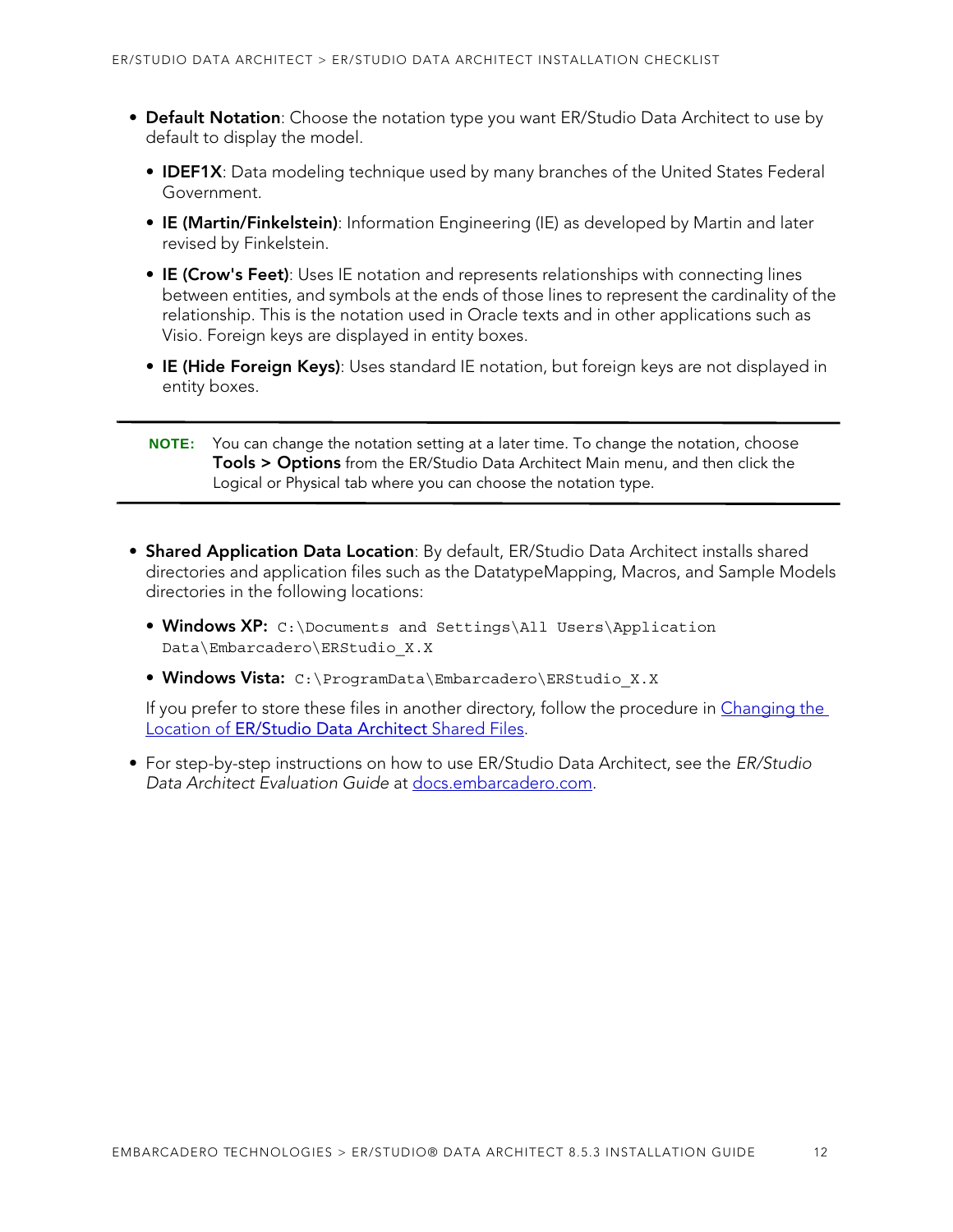#### <span id="page-8-1"></span>**Changing the Location of ER/Studio Data Architect Shared Files**

**NOTE:** You must have local administrator privileges to change the location where ER/Studio Data Architect stores and searches for shared application data.

- 1 Choose **Help > About ER/Studio Data Architect**, and then click **File Path**.
- 2 In the **File Path** dialog, browse to an existing directory where you want to store your shared files.

**NOTE:** The directory path you choose must be the location where you have created an Embarcadero\ERStudioDA\_X.X directory or where you want ER/Studio Data Architect to create this directory.

ER/Studio Data Architect creates **C:\**Documents and Settings\All Users\Application Data\Embarcadero\ERStudioDA\_X.X directory, if it does not already exist.

3 In the **File Path** dialog, click **OK**, and then in the **About ERStudio** dialog, click **OK** again.

ER/Studio Data Architect searches for the datatype mappings in this directory.

- 4 Choose **Tools > Options > Directories**, specify where you want to store your macros, and then click **OK**.
- 5 Copy the contents of the DatatypeMapping, Macros, and Sample Models directories to the new location.
- 6 To effect the changes, restart ER/Studio Data Architect.

## <span id="page-8-0"></span>LICENSING ER/STUDIO DATA ARCHITECT

ER/Studio Data Architect requires one or more licenses in order to run. A baseline license provides basic feature support for the product. In addition, incremental licenses may be required to support specific DBMS platforms, product add-ons or other functions.

ER/Studio Data Architect supports three types of licenses:

- **Trial licenses**: A license for a 14-day, full-featured trial version of the product. The trial license must be registered before you can use the product. For more information, see [Registering a Trial or Workstation License at Application Startup](#page-9-0).
- **Workstation licenses**: A license or set of licenses that is tied to a particular workstation. The product can only be used on that workstation. For more information, see [Registering a](#page-10-0)  [Workstation License after Application Startup](#page-10-0).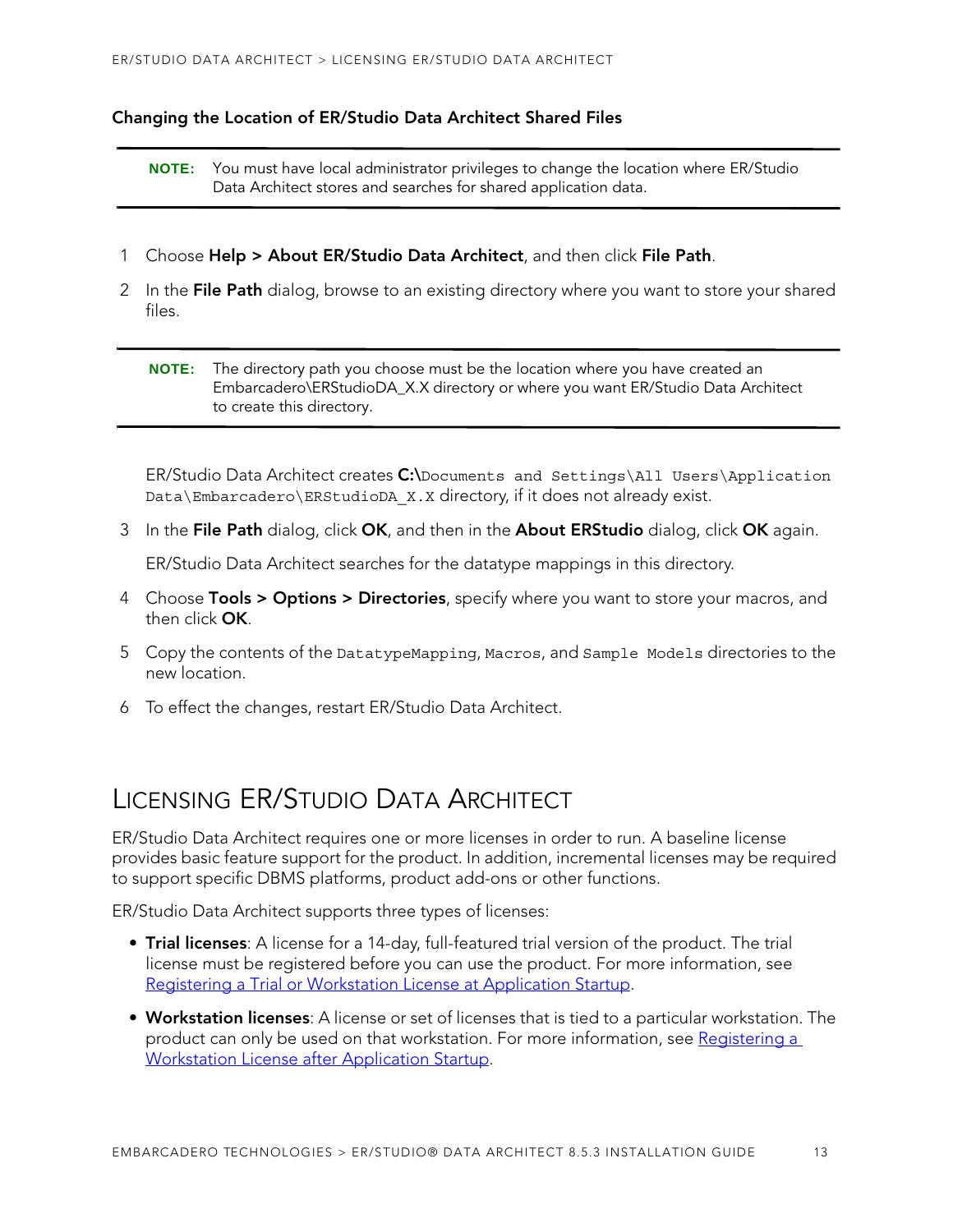- **Networked licenses**: Networked licenses are administered and distributed by a central License Server (Embarcadero License Center or Acresso FLEXnet Publisher). There are two types of networked licenses:
	- **Concurrent licensing**: Users on different machines take turns using licenses from a shared pool.
	- **Networked Named User licensing**: Licenses are pre-assigned to specific users that are setup on the license server's user list. Those users are guaranteed to have licenses available any time.

For more information, see [Registering a Networked License](#page-11-0).

If you have problems registering, see [Registering by Phone](#page-10-1).

### <span id="page-9-0"></span>REGISTERING A TRIAL OR WORKSTATION LICENSE AT APPLICATION STARTUP

Shortly after downloading a trial version of an Embarcadero product, you should receive an e-mail from Embarcadero with a serial number, which must be registered as follows. These instructions also apply if you have purchased a product and received a serial number prior to running the application for the first time, or if the trial period has expired.

1 Start the application.

The Embarcadero License Registration dialog appears.

- 2 Copy the serial number from the e-mail, and then paste it into the **Serial Number** field.
- 3 Enter your Embarcadero Developer Network (EDN) account credentials in the **Login or Email** and **Password** fields.

If you have not previously created an EDN account, or have forgotten your password, click **I need to create ...** or **I've lost my password**.

4 Click **Register**.

The activation file should be downloaded and installed automatically. If this does not happen, click the **Trouble Connecting? Try Web Registration** link in the license registration dialog and follow the prompts. If you still have problems, see [Registering by](#page-10-1)  [Phone.](#page-10-1)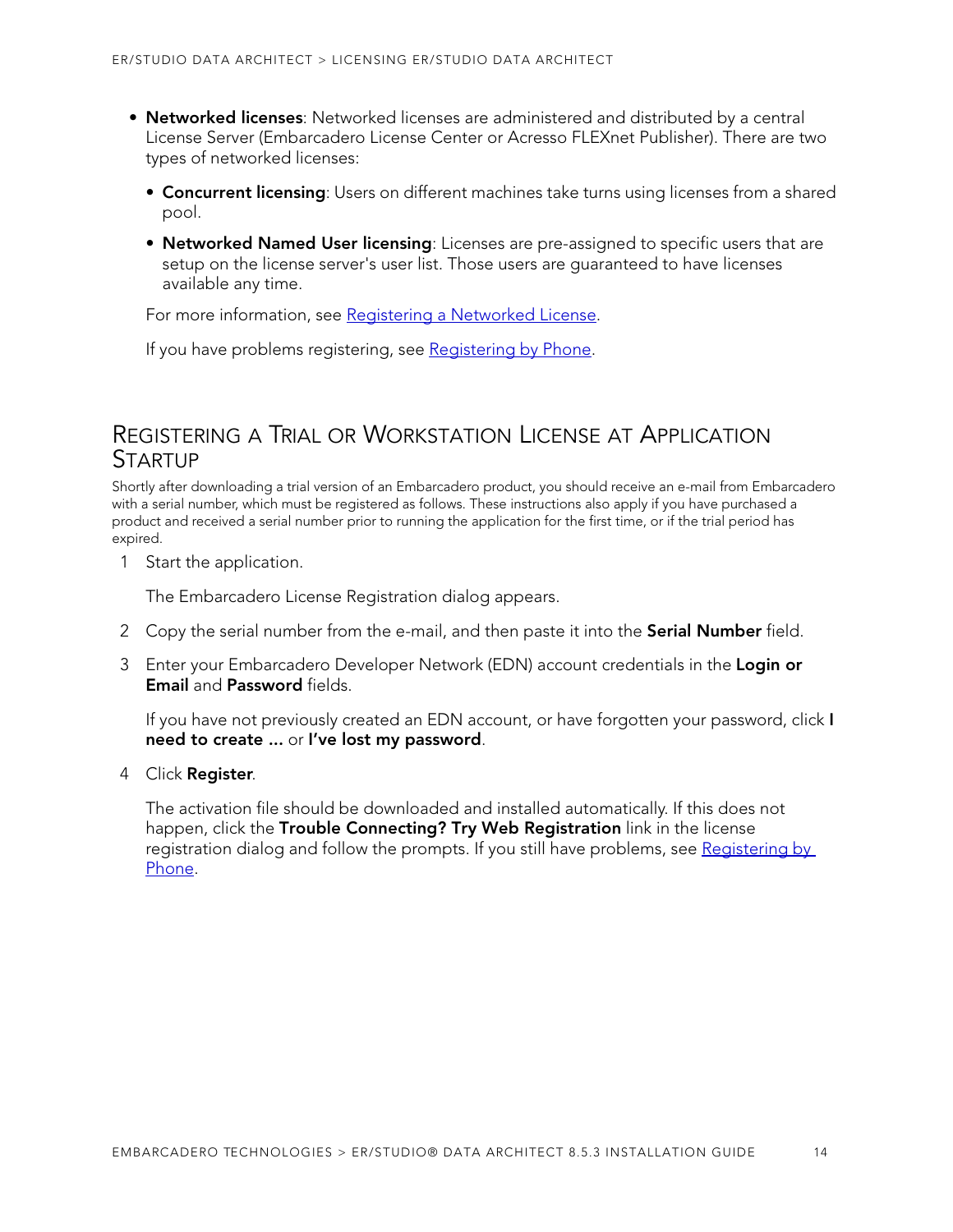## <span id="page-10-0"></span>REGISTERING A WORKSTATION LICENSE AFTER APPLICATION STARTUP

The following instructions assume that you have received a workstation license by e-mail and that you currently have a valid trial license. If you did not install a trial version or if the trial period has expired, follow the instructions in Registering a Trial or Workstation License at Application [Startup](#page-9-0) instead.

- 1 Choose **Help > Launch License Manager**.
- 2 In the License Manager dialog, select the version of ER/Studio Data Architect the license applies to: **Standard**, **Developer**, or **Enterprise**.
- 3 Choose **Serial > Add**.
- 4 Copy the serial number from the e-mail, paste it into the **Add Serial Number** dialog, and then click **OK**.
- 5 Expand **Unregistered Serial Numbers**, right-click the serial number just added, and then click **Register**.

A registration dialog appears.

- 6 Ensure that **Register using Online Registration** is selected.
- 7 Provide Developer Network credentials in the **Login name or Email** and **Password** fields.
- 8 Click **Register**.

The activation file should download and install automatically. If this does not happen, click the Trouble Connecting? Try Web Registration link and follow the prompts. If you still have problems, see Registering by Phone.

### <span id="page-10-1"></span>REGISTERING BY PHONE

If you have problems with either of the above procedures, you can register licenses by phone. You must provide the following information:

- Developer Network credentials
- The registration code displayed in the Embarcadero License Registration dialog that appears when you start an unlicensed application
- The product base license serial number
- The license serial numbers for any additional features you have purchased.

For North America, Latin America, and Asia Pacific: call (415) 834-3131 option 2, and then follow the prompts. The hours are Monday to Friday, 6:00 A.M. to 6:00 P.M. Pacific time.

**NOTE:** The Registration Code box shows a machine-specific identifier required with other registration methods.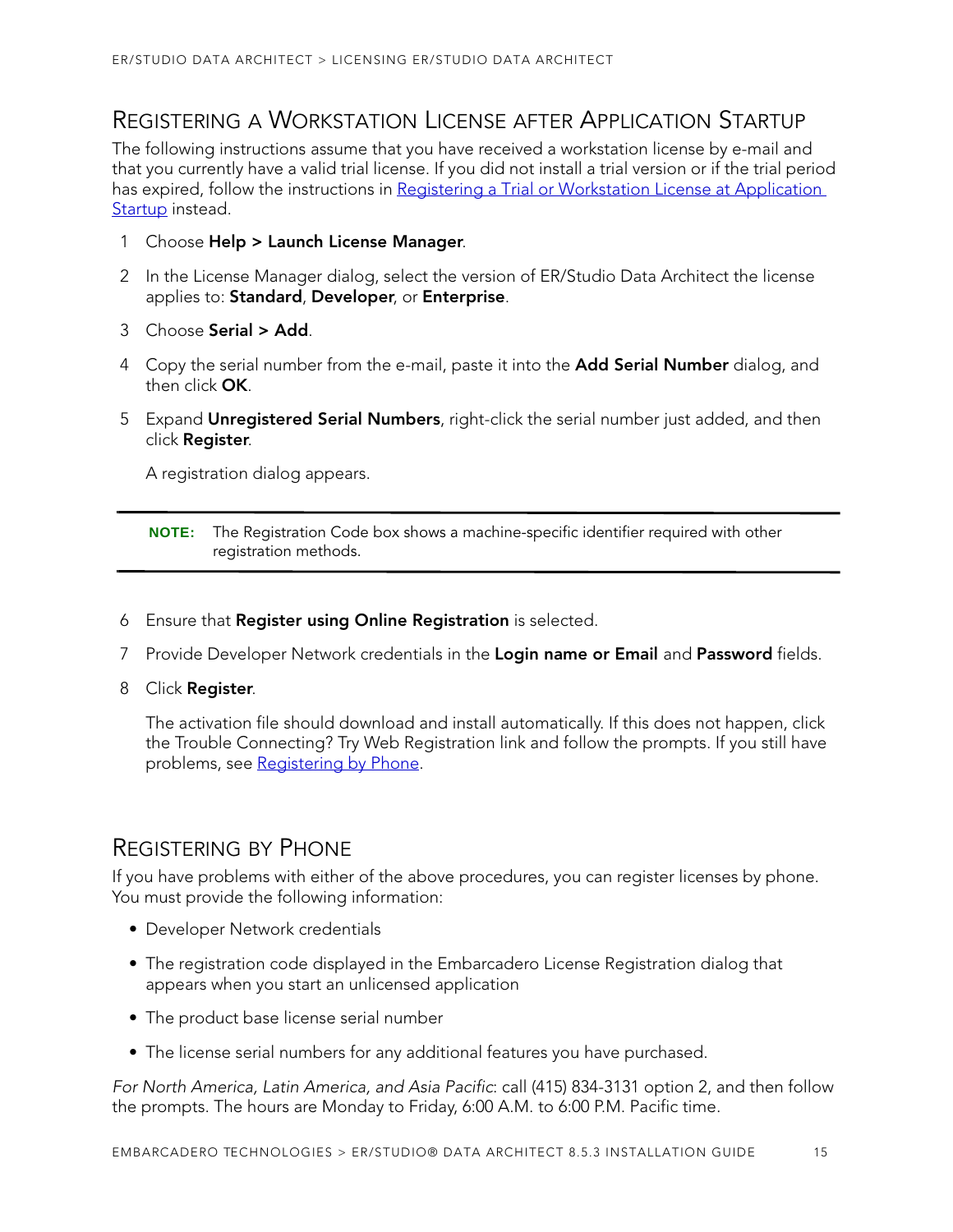For Europe, Africa, and the Middle East: Call +44 (0)1628-684 494. The hours are Monday to Friday, 9 A.M. to 5:30 P.M. U.K. time.

Shortly after phoning in, you will receive an e-mail containing an activation file. Then do the following:

- 1 Save the activation file to the desktop or to a scratch directory such as  $c:\temp$ .
- 2 From within the application, choose **Help > Launch License Manager**.
- 3 Choose **License > Import**.
- 4 Navigate to the directory where you saved the activation file, and then double-click the activation file.
- 5 Click the **Import** button to import the activation file, and then click **Finish**.

### <span id="page-11-0"></span>REGISTERING A NETWORKED LICENSE

If your organization uses networked licensing, an administrator, department head, or someone providing a similar function, will provide you with activation files: license.dat and license.txt. In the ER/Studio Data Architect About dialog, ensure that the File Path field contains the correct location of these files.

Once you receive the files, save them to the license subdirectory of the main installation directory (typically C:\Program Files\Embarcadero\<product><version>\license\), then restart the application.

No additional steps are necessary.

## <span id="page-11-1"></span>UPGRADING ER/STUDIO DATA ARCHITECT

Use the following checklist to ensure ER/Studio Data Architect is correctly upgraded.

| Upgrade Checklist |     |                                                                                                      |
|-------------------|-----|------------------------------------------------------------------------------------------------------|
| Done              | N/A | Requirements                                                                                         |
|                   |     | Download ER/Studio Data Architect Upgrade                                                            |
|                   |     | To download the most current release, go to www.embarcadero.com/downloads                            |
|                   |     | Review the ER/Studio Data Architect ReadMe                                                           |
|                   |     | For the most current installation and usage information, see the ReadMe at<br>docs.embarcadero.coml. |
|                   |     | Prepare to Upgrade                                                                                   |
|                   |     | For what to do before you upgrade to the latest version, see Preparing to Upgrade.                   |
|                   |     | Upgrade ER/Studio Data Architect                                                                     |
|                   |     | For ER/Studio Data Architect upgrade details, see Upgrading ER/Studio Data Architect.                |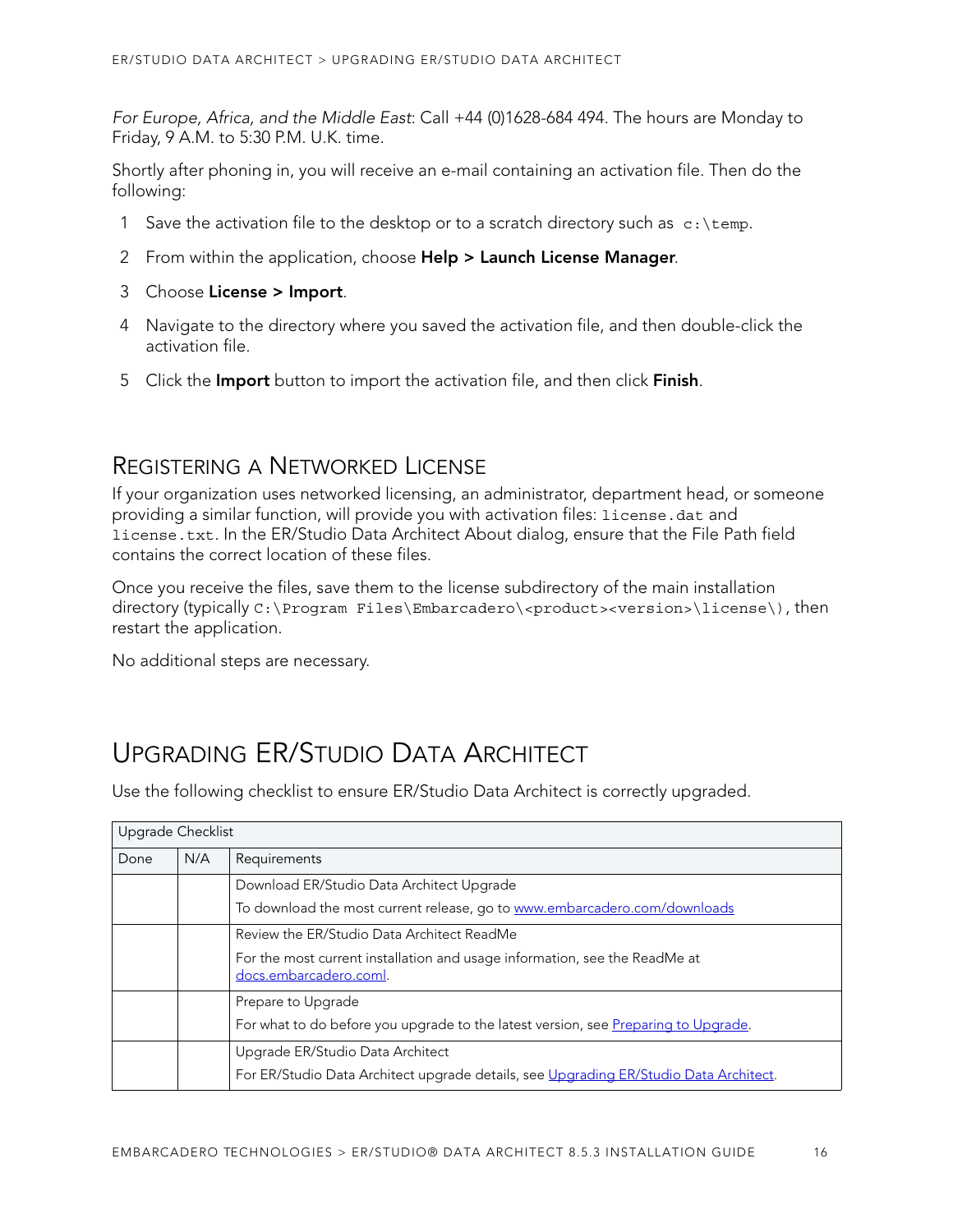| Upgrade Checklist                                                             |                                           |              |  |
|-------------------------------------------------------------------------------|-------------------------------------------|--------------|--|
| Done                                                                          | N/A                                       | Requirements |  |
|                                                                               | Upgrade ER/Studio Data Architect Diagrams |              |  |
| For ER/Studio Data Architect diagram upgrade details, see Upgrading Diagrams. |                                           |              |  |

#### **Important Notes**

- You can install ER/Studio Data Architect 8.x and an earlier ER/Studio Data Architect version on the same workstation.
- If you have an ER/Studio Enterprise installation, which includes ER/Studio Repository, you must also upgrade the Repository to coincide with the build date of ER/Studio Data Architect.
- Any \*.dm1 files from the previous version you open will be upgraded to 8.x format when you open them for the first time. You can then choose to save the file in the new format using the same or a different name. Previous versions of ER/Studio Data Architect cannot read version 8.x files.
- Upgrading diagrams can be time consuming and memory intensive. The number and size of ER/Studio Data Architect diagrams managed in the upgraded Repository will dictate how long the upgrade process takes.
- Reference Models supported in previous versions are not supported in ER/Studio Data Architect 7.x and later releases.

### <span id="page-12-0"></span>PREPARING TO UPGRADE

1 Ensure you have backed up all your .dm1 files.

**NOTE:** The steps that follow are for ER/Studio Enterprise installations only, which include ER/Studio Repository.

2 Check in all your diagrams and objects.

**NOTE:** If you attempt check in a file from a previous-version that has the same name as an existing file, the existing file will become corrupted.

3 Rename all local copies of Repository diagrams in the active file directory as follows:

From the ER/Studio Data Architect Main menu, choose **Repository > Options**. Make note of the name of the **Active File Directory**. Switch to **Windows Explorer** and rename all the diagrams in the **Active File Directory**.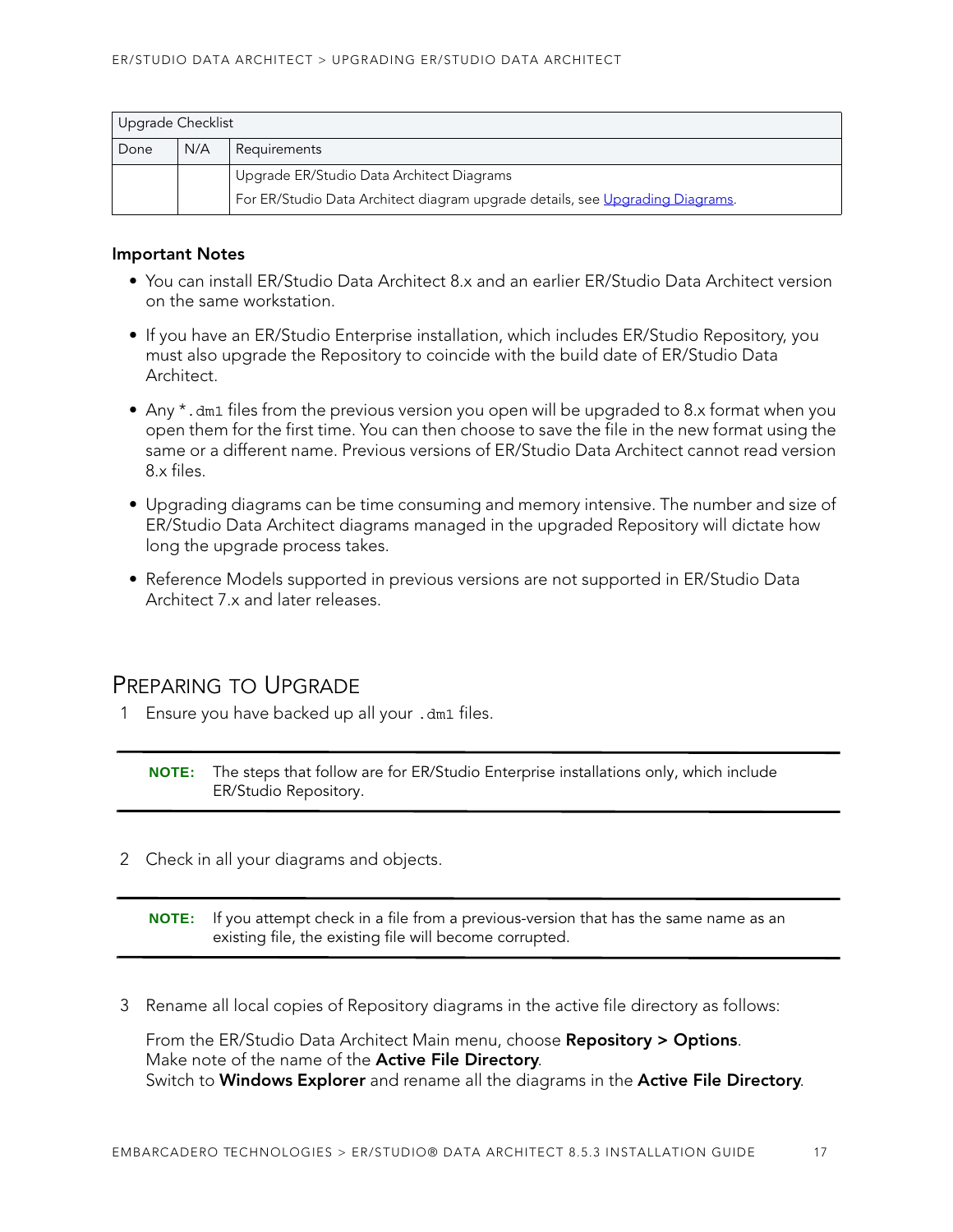- 4 Ensure no one is logged into the Repository.
- 5 Backup the current Repository database.
- 6 Remove the previous version of the Repository application.

#### Choose **Control Panel > Add Remove Programs > Repository x.x**, and then click **Remove**.

7 Restart the Repository host computer.

### <span id="page-13-0"></span>UPGRADING ER/STUDIO DATA ARCHITECT

Follow the instruction for installing ER/Studio Data Architect, see ER/Studio Data Architect [Installation Checklist.](#page-5-1)

### <span id="page-13-1"></span>UPGRADING DIAGRAMS

- If you have an ER/Studio Data Architect installation that does not include ER/Studio Repository, see [Upgrading ER/Studio Data Architect Standard Diagrams.](#page-13-2)
- If you have ER/Studio Enterprise, which includes ER/Studio Repository, see [Upgrading](#page-13-3)  [ER/Studio Data Architect Diagrams.](#page-13-3)

### <span id="page-13-2"></span>UPGRADING ER/STUDIO DATA ARCHITECT STANDARD DIAGRAMS

**NOTE:** This procedure is for ER/Studio Data Architect Standard installations only, which do not include the Repository.

Once you have installed the new version of ER/Studio Data Architect, from the new version of ER/Studio Data Architect, open each of your old \*.dm1 files. ER/Studio Data Architect will convert the files to the new format before opening them. Then save the files with a new name or overwrite the previous version by using the same name.

#### <span id="page-13-3"></span>UPGRADING ER/STUDIO DATA ARCHITECT DIAGRAMS

**NOTE:** This procedure is for ER/Studio Enterprise installations only, which include ER/Studio Repository.

Update your existing diagrams before you check out any diagrams or do any work with the new version of ER/Studio Data Architect.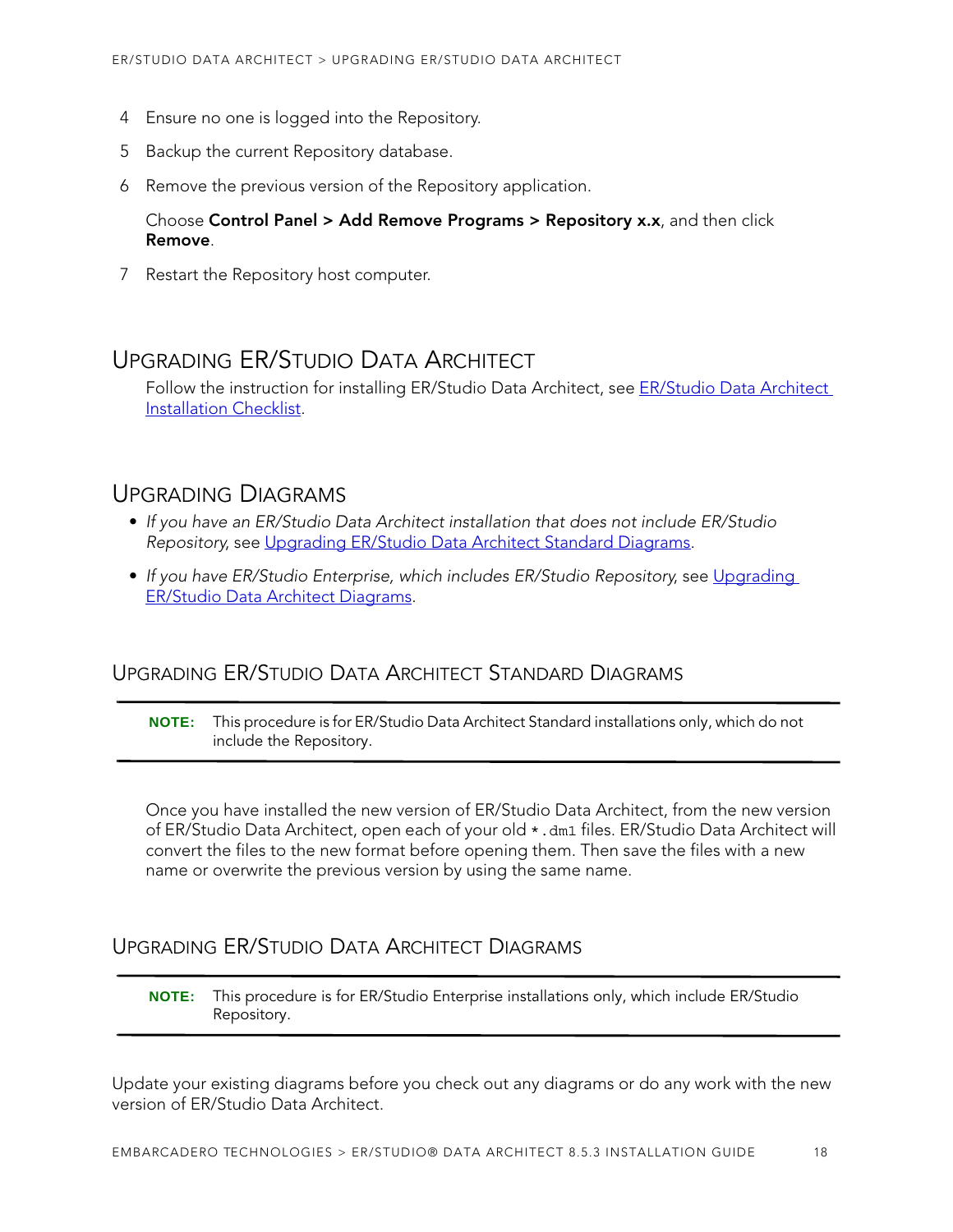Upgrading diagrams can be time consuming and memory intensive. The number and size of ER/Studio Data Architect diagrams managed in the upgraded Repository will dictate how long the upgrade process takes.

- 1 Start **ER/Studio Data Architect**.
- 2 Update the **Repository Options** to recognize the new ER/Studio Repository as follows:

From the ER/Studio Data Architect **Main** menu, choose **Repository > Repository Options**. In the **Server Machine** box, type the host name or IP address of the Repository machine, and then click **OK**.

- 3 Log on to the **Repository** using an account with Super User privileges.
- 4 Run the **Diagram Data Version Upgrade** utility as follows:

From the ER/Studio Data Architect **Main** menu, choose **Repository > Administration > Diagram Data Version Upgrade**.

This will update your existing diagrams to the latest version.

#### **Notes**

- By default, the Super User role is assigned to the Admin user. The default Admin user name and password are: Admin and Admin.
- The diagram data version upgrade does not upgrade Named Releases. The system prompts you to upgrade named releases the first time you open them after you upgrade ER/Studio Data Architect.
- After the diagrams are updated, each user must perform a clean get of all Repository diagrams they were working on previously.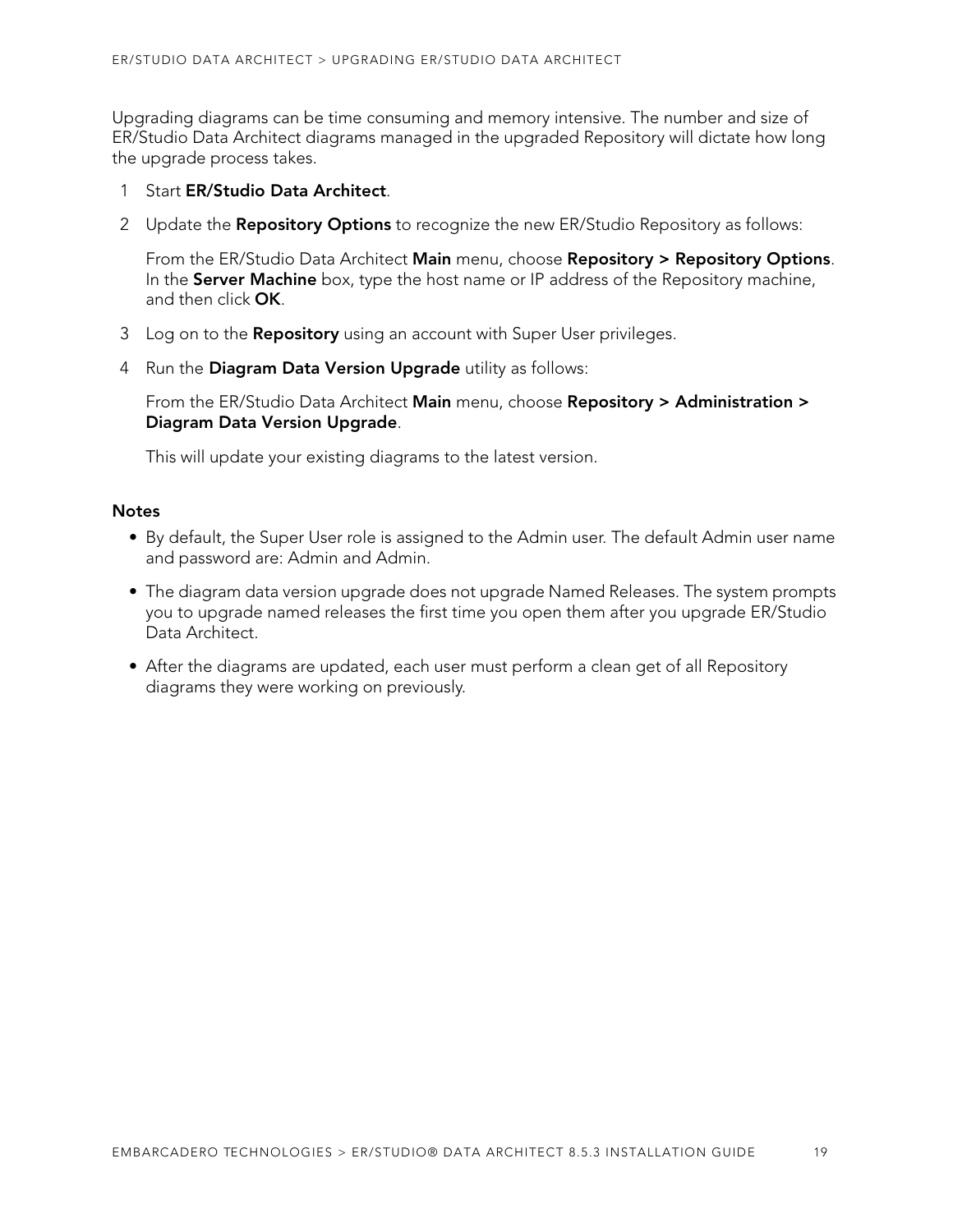## <span id="page-15-0"></span>UNINSTALLING ER/STUDIO DATA ARCHITECT

If you no longer need it, uninstall the previous version of ER/Studio Data Architect and ER/Studio Repository.

| <b>NOTE:</b> Be sure to backup any custom SQL files or other work files in the Program |
|----------------------------------------------------------------------------------------|
| Files\Embarcadero\ERStudio directory because they will be removed during this          |
| process.                                                                               |

Uninstall ER/Studio Data Architect using the Windows **Add/Remove Programs** application.

Uninstalling the application does not remove shared and user-specific application data, such as macros, sample diagrams, and user diagrams.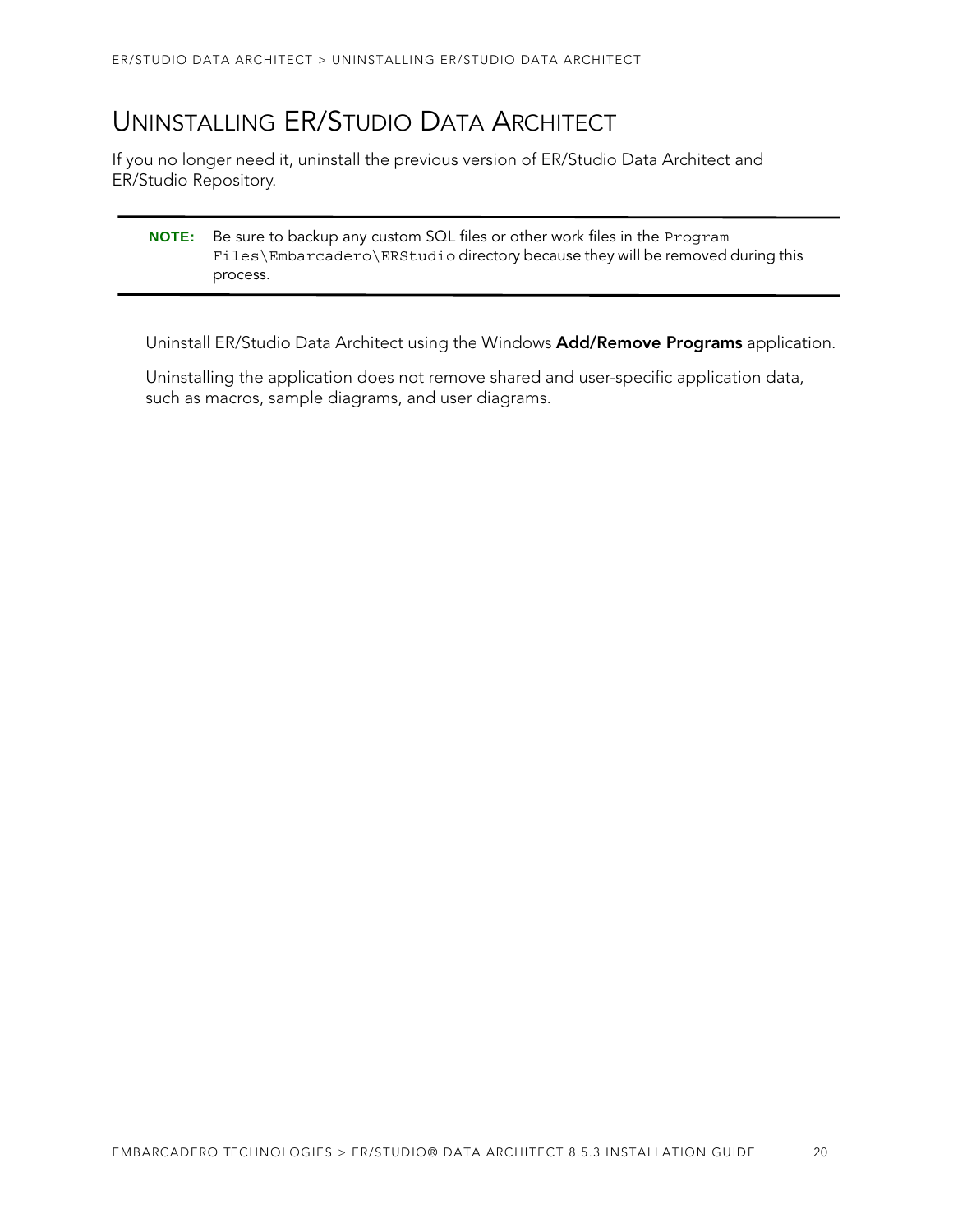# <span id="page-16-0"></span>ER/STUDIO REPOSITORY

The server-side Repository provides for improved teamwork and enterprise collaboration. ER/Studio Repository is included in the Enterprise edition of ER/Studio. ER/Studio Repository is comprised of two components:

- **Repository Server**: The link between ER/Studio Data Architect and the Repository database. The server is responsible for creating the SQL code necessary to query the database to retrieve data or to insert data into the database. The Repository Server consists of the following components:
	- Repository Communication Server
	- Repository Event and Dispatch Server
	- Repository Database Server
- **Repository Database**: Stores information about the Repository Diagrams and their objects.

This section is comprised of the following topics:

- [Purchasing ER/Studio Repository](#page-16-1)
- [ER/Studio Repository Installation Checklist](#page-17-0)
- [Upgrading ER/Studio Repository](#page-24-0)
- [Uninstalling ER/Studio Repository](#page-27-0)

## <span id="page-16-1"></span>PURCHASING ER/STUDIO REPOSITORY

**NOTE:** Trial versions of ER/Studio Enterprise include a 14-day license. You must purchase a license at the end of the trial to continue using the product.

To purchase ER/Studio Enterprise, which includes a license for ER/Studio Data Architect, ER/Studio Repository, ER/Studio Business Architect, and ER/Studio Portal, contact Embarcadero Sales:

| Embarcadero Sales Contact Information             |                     |                          |  |  |
|---------------------------------------------------|---------------------|--------------------------|--|--|
| Region                                            | Telephone           | E-mail                   |  |  |
| North America, Latin America, and Asia<br>Pacific | 415.834.3131 ext. 3 | sales@embarcadero.com    |  |  |
| Europe, Africa, and the Middle East               | +44 (0) 1628 684400 | uk.sales@embarcadero.com |  |  |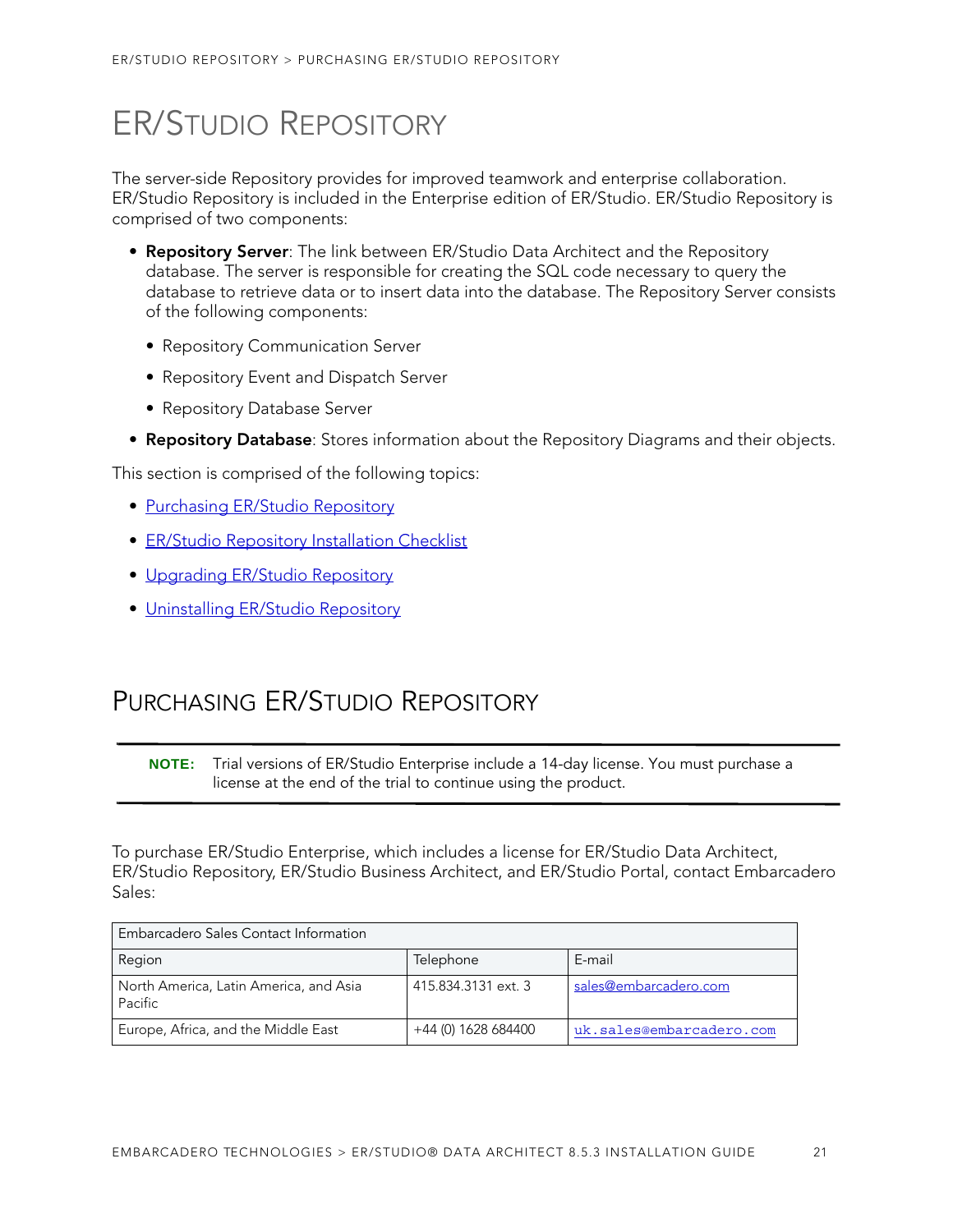## <span id="page-17-0"></span>ER/STUDIO REPOSITORY INSTALLATION CHECKLIST

Use the following checklist to ensure ER/Studio Repository is correctly installed and configured.

| Done | N/A | Requirements                                                                                                                           |  |
|------|-----|----------------------------------------------------------------------------------------------------------------------------------------|--|
|      |     | Download ER/Studio Enterprise, which includes the Repository.                                                                          |  |
|      |     | You can download a 14-day trial version of ER/Studio Enterprise, which you can license later, from<br>www.embarcadero.com/downloads.   |  |
|      |     | Review the ER/Studio ReadMe.                                                                                                           |  |
|      |     | For the most current installation and usage information, see the ReadMe at<br>docs.embarcadero.com.                                    |  |
|      |     | Ensure system compatibility.                                                                                                           |  |
|      |     | For system requirements, see System Requirements.                                                                                      |  |
|      |     | Optimize the repository database.                                                                                                      |  |
|      |     | For information on how to optimize Repository performance, see Preparing to Install ER/Studio<br>Repository.                           |  |
|      |     | Plan for repository growth.                                                                                                            |  |
|      |     | For information on how to estimate the required size of the Repository database, see Planning for<br>Repository Database Growth.       |  |
|      |     | Install ER/Studio Repository                                                                                                           |  |
|      |     | For instructions on how to install the Repository, see Installing the Repository.                                                      |  |
|      |     | Connect to the Repository                                                                                                              |  |
|      |     | For instructions on how to connect to the Repository from ER/Studio Data Architect, see<br>Connecting to the Repository.               |  |
|      |     | Run and test ER/Studio Data Architect                                                                                                  |  |
|      |     | For instructions on how to use ER/Studio Data Architect, see the ER/Studio Data Architect<br>Evaluation Guide at docs.embarcadero.com. |  |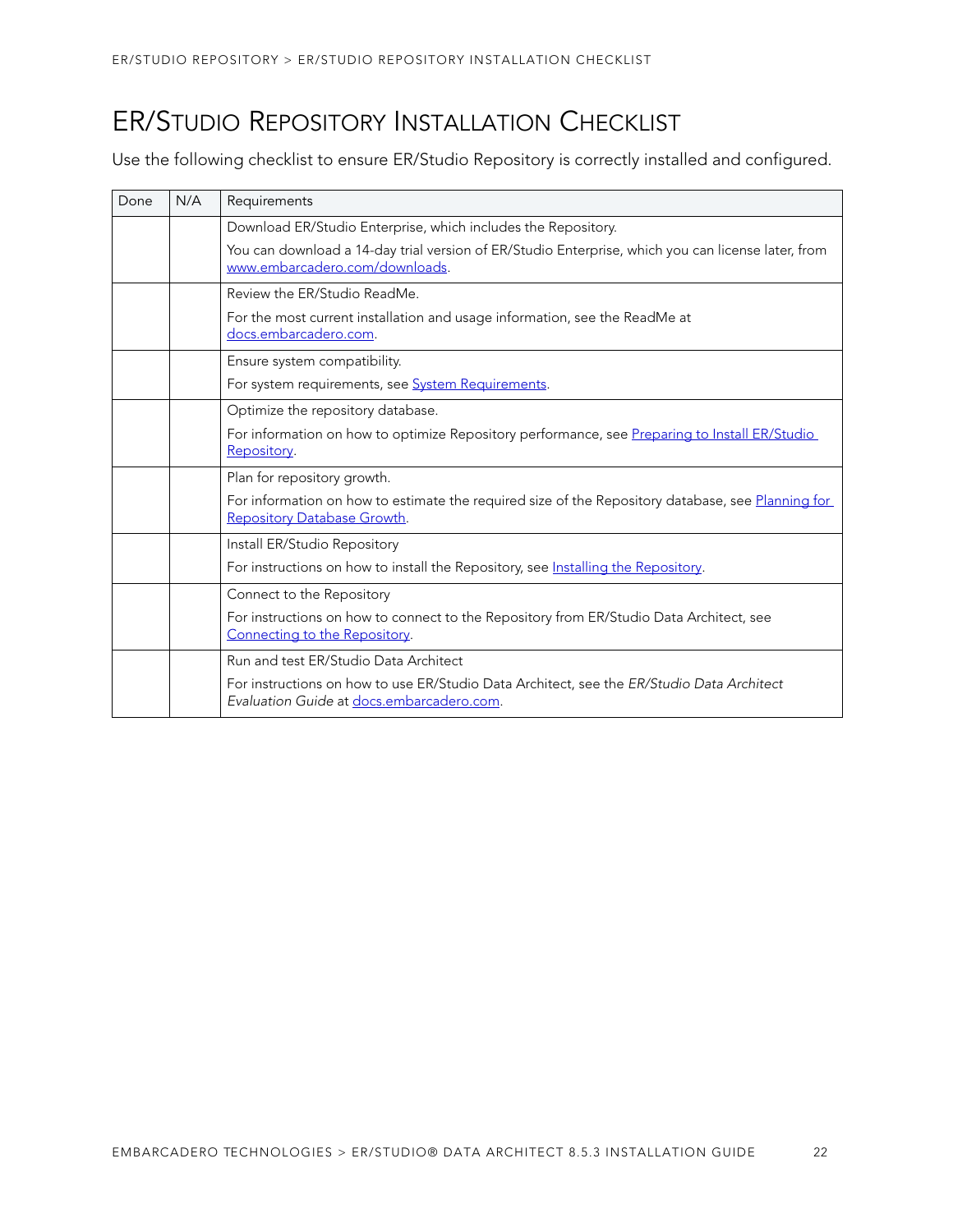## <span id="page-18-0"></span>SYSTEM REQUIREMENTS

Review the following requirements before you install ER/Studio Repository. Adhering to these requirements optimizes ER/Studio Repository performance.

| ER/Studio Repository Requirements |                                                                                                                                                                                   |                                            |                                                                                                                                     |  |
|-----------------------------------|-----------------------------------------------------------------------------------------------------------------------------------------------------------------------------------|--------------------------------------------|-------------------------------------------------------------------------------------------------------------------------------------|--|
|                                   | Repository Database Server                                                                                                                                                        |                                            | <b>Repository Server</b>                                                                                                            |  |
| <b>Hardware</b>                   | Processor                                                                                                                                                                         | Pentium 4 or higher                        | Pentium 4 or higher                                                                                                                 |  |
|                                   | <b>RAM</b>                                                                                                                                                                        | 1 GB                                       | 2 GB                                                                                                                                |  |
|                                   | Disk Space                                                                                                                                                                        | 350 MB, with the possibility for expansion | 50 MB                                                                                                                               |  |
|                                   | DVD Reader                                                                                                                                                                        | yes                                        | yes                                                                                                                                 |  |
| Operating<br>System               | Any of the following:<br>• Windows Server 2008<br>• Windows Vista<br>• Windows XP<br>• Windows 2000<br>· Windows 2003 (32-bit mode)<br>$\bullet$ Linux<br>$\bullet$ UNIX          |                                            | Any of the following:<br>• Windows Server 2008<br>• Windows Vista<br>• Windows XP<br>· Windows 2000<br>· Windows 2003 (32-bit mode) |  |
| Software                          | Transaction Control Protocol (TCP) up and running.<br>Western European character set (UNICODE and UTF8 are<br>not supported)<br>Supported DBMS (see Database Server Requirements) |                                            | TCP up and running                                                                                                                  |  |
| <b>Privileges</b>                 | DBMS privileges to create objects on the server                                                                                                                                   |                                            | DBMS privileges to create objects on<br>the server                                                                                  |  |
|                                   | Local administrator privileges                                                                                                                                                    |                                            | Local administrator privileges                                                                                                      |  |

**NOTE:** The hardware requirements are based on an ER/Studio Repository installation with five to 10 users. For more than 10 users, ensure your hardware surpasses the previously stated hardware requirements to accommodate the number of transactions that increase as the number of users increases.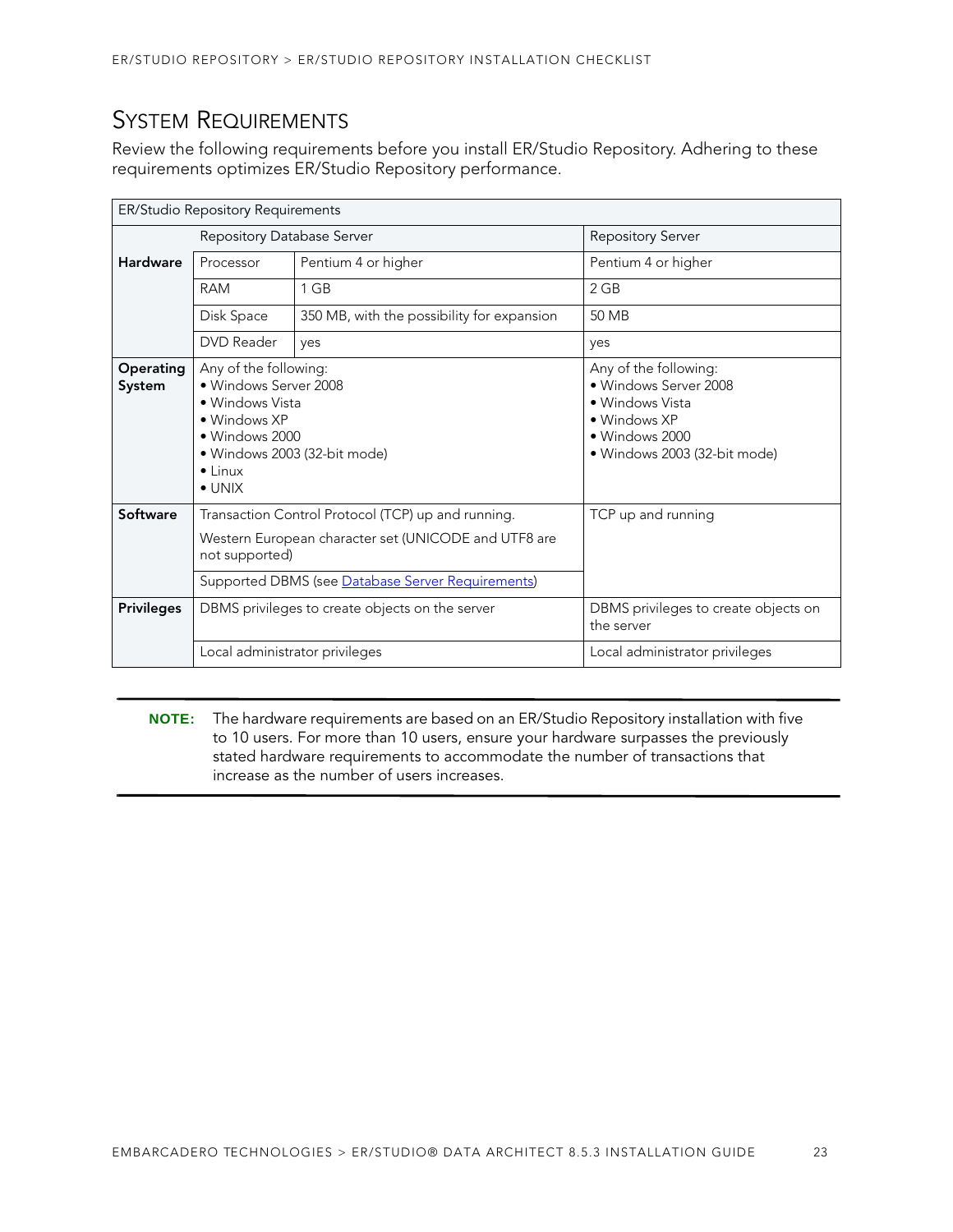### <span id="page-19-0"></span>DATABASE SERVER REQUIREMENTS

The following table lists the databases the Repository supports. In order for the Repository to communicate with the database, the machine running the Repository must also have the corresponding RDMS client utility installed. The RDMS client utilities must also be installed on the machine running ER/Studio Data Architect if you want to use ER/Studio Data Architect to reverse engineer databases originating at any of these platforms.

| ER/Studio Repository Database Server Requirements |                                                                                         |  |  |
|---------------------------------------------------|-----------------------------------------------------------------------------------------|--|--|
| <b>Supported Repository DBMS</b>                  | Corresponding RDBMS Client Utility Software                                             |  |  |
| IBM DB2 LUW 7.x *, 8.x, and 9.x Server            | Corresponding version of IBM DB2 UDB Client Utilities (7.x, 8.x or 9.x)                 |  |  |
| Microsoft SQL Server 2000, 2005, and 2008         | Corresponding version of SQL Server Client Access (2000, 2005 or<br>2008)               |  |  |
| Microsoft SQL Server 7.0                          | Microsoft Data Access Component (MDAC) 2.6 or later                                     |  |  |
| Oracle 8.1.x, 9.0.x, 9.2.0.x, 10g, and 11g        | Corresponding version of Oracle Client Utilities (8.1.7.4, 9.0, 9.2.0, 10g,<br>or $11q$ |  |  |
| Sybase ASE 12.x or 15.x                           | Sybase 11.9 or later Client Utilities                                                   |  |  |

#### **Important Notes**

- If you install the ER/Studio Repository Server and the ER/Studio Repository database on the same machine, consider surpassing the hardware requirements described previously.
- You must use ER/Studio Data Architect 8.x or later with ER/Studio Repository 5.x.
- If you are upgrading ER/Studio Repository and are also using ER/Studio Portal, upgrade ER/Studio Portal to to the latest version.
- The RDBMS Client Utility software must be installed before installing the Repository server.
- If you are using Microsoft SQL Server and use case-sensitive nomenclature, you may get connection error messages from the Repository. To avoid this, create an empty database with a non-case-sensitive character set (such as Latin\_General\_CI\_AS), then initialize the database with the Repository Database Maintenance utility.
- For an IBM DB2 UDB 7.x server, the machine where your DB2 instance resides must have the C++ compiler for the Stored Procedures to work correctly.
- For all versions of an IBM DB2 UDB server, to ensure optimal Repository performance, you must have a user temporary tablespace and the database must be tuned so it does not run out of memory or log space. For more information, see Preparing to Install ER/Studio [Repository.](#page-20-1)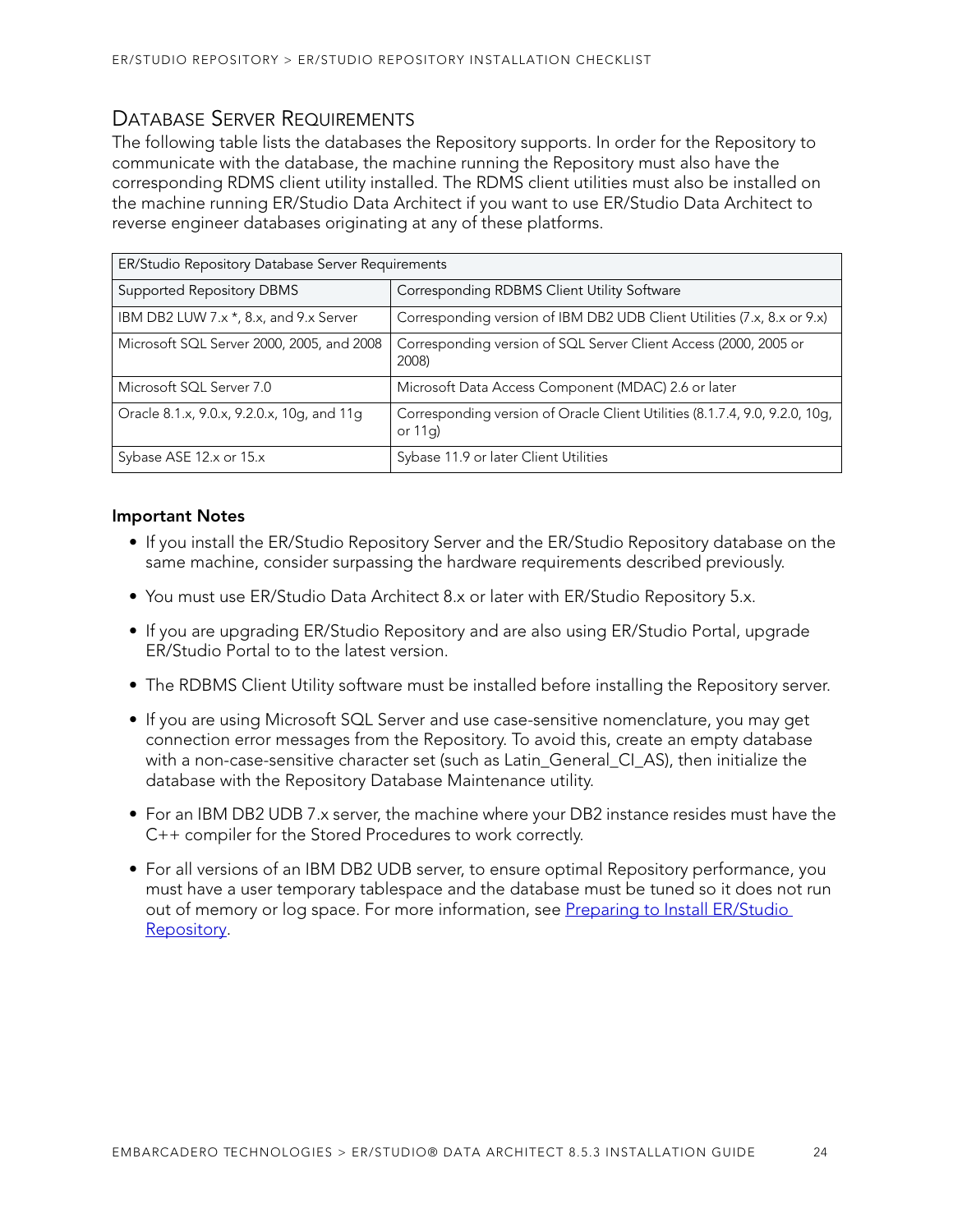## <span id="page-20-0"></span>PLANNING FOR REPOSITORY DATABASE GROWTH

Regardless of the platform, allocate at least 300 MB of space to the database and implement auto extend so that the database can accommodate increases in the size and number of models. Also, allocate 50 MB of space to the database logfile.

The table below describes the initial size of some sample Repository databases before any diagrams are added, and the approximate database sizing for sample small, medium, and large diagrams.

| <b>RDBMS</b>         | Initial Size (MB) | Small Diagram (MB) | Medium Diagram (MB) | Large Diagram (MB) |
|----------------------|-------------------|--------------------|---------------------|--------------------|
| Oracle 8             |                   | 0.5                | 14                  | 64                 |
| Microsoft SQL Server | 7.8               | 0.7                | 14.7                | 40.9               |
| Sybase ASE 12        | 3.9               | 0.8                | 28.9                | 89.1               |
| <b>IBM DB2 UDB</b>   | 3.2               | 0.8                | 14.6                | 50                 |

The table below describes the characteristics of small, medium, and large sample diagrams:

| Sample Diagrams | <b>Entities</b> | <b>Attributes</b> | <b>Views</b> | Relationships | DM1 File Size (KB) |
|-----------------|-----------------|-------------------|--------------|---------------|--------------------|
| Small           | 22              | 125               |              | 20            | 184                |
| <b>Medium</b>   | 302             | 2516              | 32           | 606           | 2153               |
| Large           | 722             | 10629             |              | 1542          | 6967               |

To ensure the Repository is installed correctly, see the following:

- [Preparing to Install ER/Studio Repository](#page-20-1).
- [Installing the Repository](#page-22-0).
	- **NOTE:** If you are installing ER/Studio Repository 5.x, install ER/Studio Data Architect 8.x or later. Previous versions of ER/Studio Data Architect are not compatible with ER/Studio Repository 5.x.

## <span id="page-20-1"></span>PREPARING TO INSTALL ER/STUDIO REPOSITORY

#### **For Microsoft SQL Server**

If you are using Microsoft SQL Server and case-sensitive nomenclature, you may get connection error messages from ER/Studio Repository. To remedy this, create an empty database with a non-case-sensitive character set (such as Latin1 General CI AS), then initialize the database with the Repository utility. Also, ensure you are using Mixed Authentication for server security.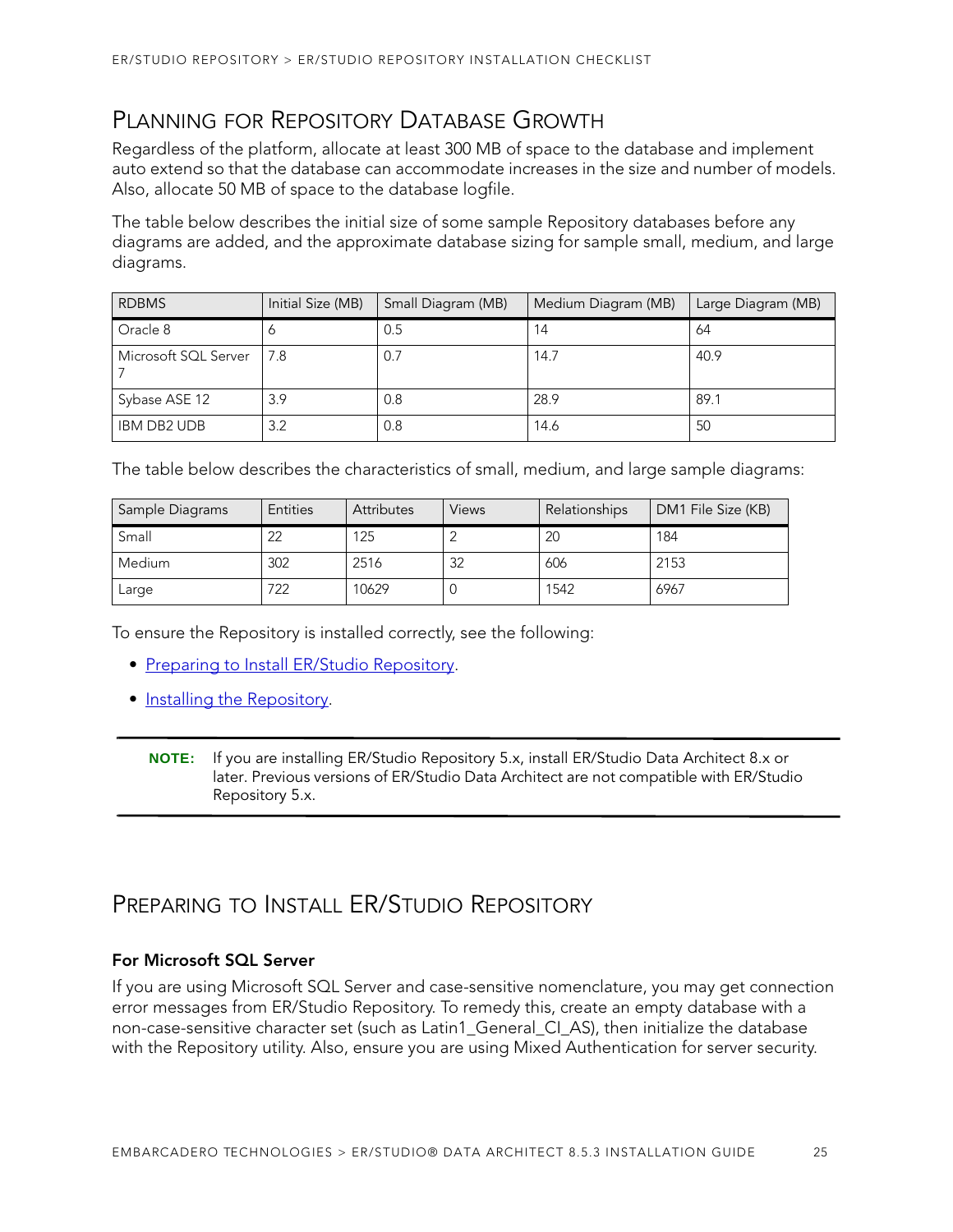#### **For IBM DB2 for LUW**

If ER/Studio Repository will be stored on IBM DB2 for LUW, perform the following procedures to ensure optimal Repository performance:

- [Creating an IBM DB2 for LUW User Temporary Tablespace.](#page-21-0)
- [Tuning the IBM DB2 for LUW Database](#page-21-1).

#### <span id="page-21-0"></span>CREATING AN IBM DB2 FOR LUW USER TEMPORARY TABLESPACE

The DB2 UDB database must have a user temporary tablespace with at least a 4 KB page size to create the temporary tables.

- TIP: Use a system-managed user temporary tablespace because when managed by the system the user temporary tablespace can grow automatically.
- TIP: You can use DBArtisan to create a system managed user temporary tablespace.

Create a user temporary tablespace using the tool of your choice or you can use the following  $SOL:$ 

**NOTE:** Before you run this script, modify the path for the container.

```
CREATE USER TEMPORARY TABLESPACE REPOTEMP
       PAGESIZE 4096
       MANAGED BY SYSTEM
       USING('D:\DB2\NODE0000\SQL00002\SQLT0004.0') 
// here you specify the physical location of the table space 
       EXTENTSIZE 32
       PREFETCHSIZE 16
       BUFFERPOOL IBMDEFAULTBP
       OVERHEAD 24.10
       TRANSFERRATE 0.90
  ;
```
#### <span id="page-21-1"></span>TUNING THE IBM DB2 FOR LUW DATABASE

This procedure tunes the DB2 database so that it does not run out of memory and log space.

- 1 Increase the application heap size and application control heap size to 2048×4KB.
	- TIP: To increase the application heap size, right-click the database in the DB2 Control Center, and then click Configure. Then, switch to Performance and modify the values for Application Heap Size (applheapsz) and Application Control Heap Size (appctlheapsz).
- 2 Increase the log file space to 10,000×4 KB (or 40 MB).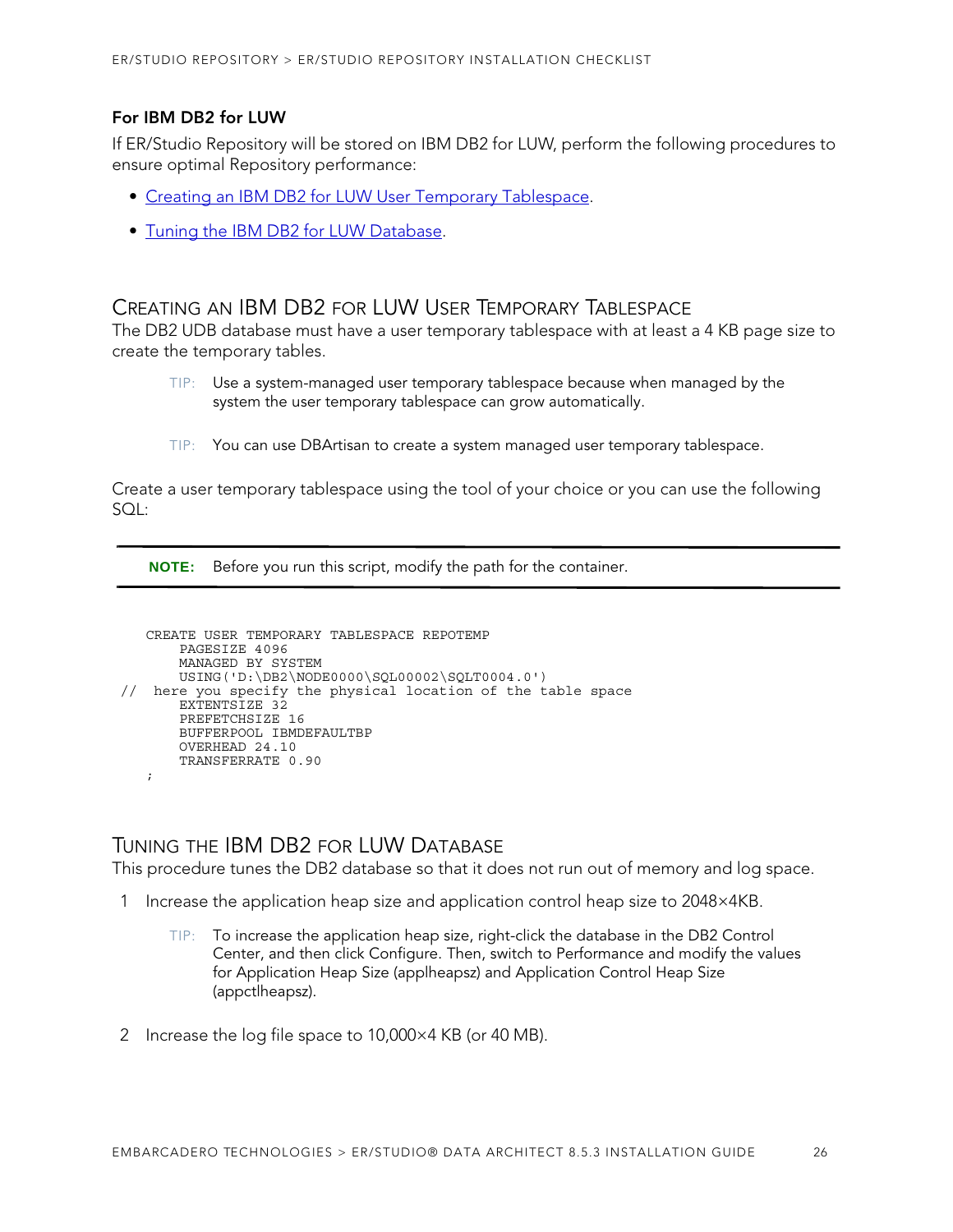- 3 Change the number of primary and secondary log files from 3 and 2, to 10 and 10. This provides for a total of 400 MB of primary log space, which should be sufficient for medium to large diagrams.
	- TIP: To increase primary and secondary log file sizes, use the Logs tab of the Database Configuration page in the IBM Control Center.

### <span id="page-22-0"></span>INSTALLING THE REPOSITORY

**NOTE:** You need an account on the DBMS server Database with administrator privileges to create a new Repository database.

- 1 Log on to Windows with local administrator privileges.
- 2 Start the **Repository 5.x** installation program.
- 3 Walk through the installation wizard.

The options are straightforward, but make sure you choose the following option:

#### **• Create new Repository database**

#### **Notes**

The installation adds tables, indexes, views, and stored procedures. The installer is for the most part self-explanatory. Follow the instructions onscreen. The following are notes for those parts that require additional explanation:

- **Database name**: To install a Repository server on a DBMS server that already has a Repository server installed on it, enter a unique database name for the new server. Any changes to the database name are also applied to the data and log file names.
- <span id="page-22-1"></span>• **[Automatic Growth for Microsoft SQL Server 7.0 or later](#page-22-1)**: To allow for automatic growth of the database file, click Allow Growth, and then enter a Growth Rate. Express the growth rate as either a percentage of the current database size or the number of MB to add to the database when the database is becoming full. Select the maximum size of the file as either Unlimited or click SIze, and then enter the maximum file size in MB.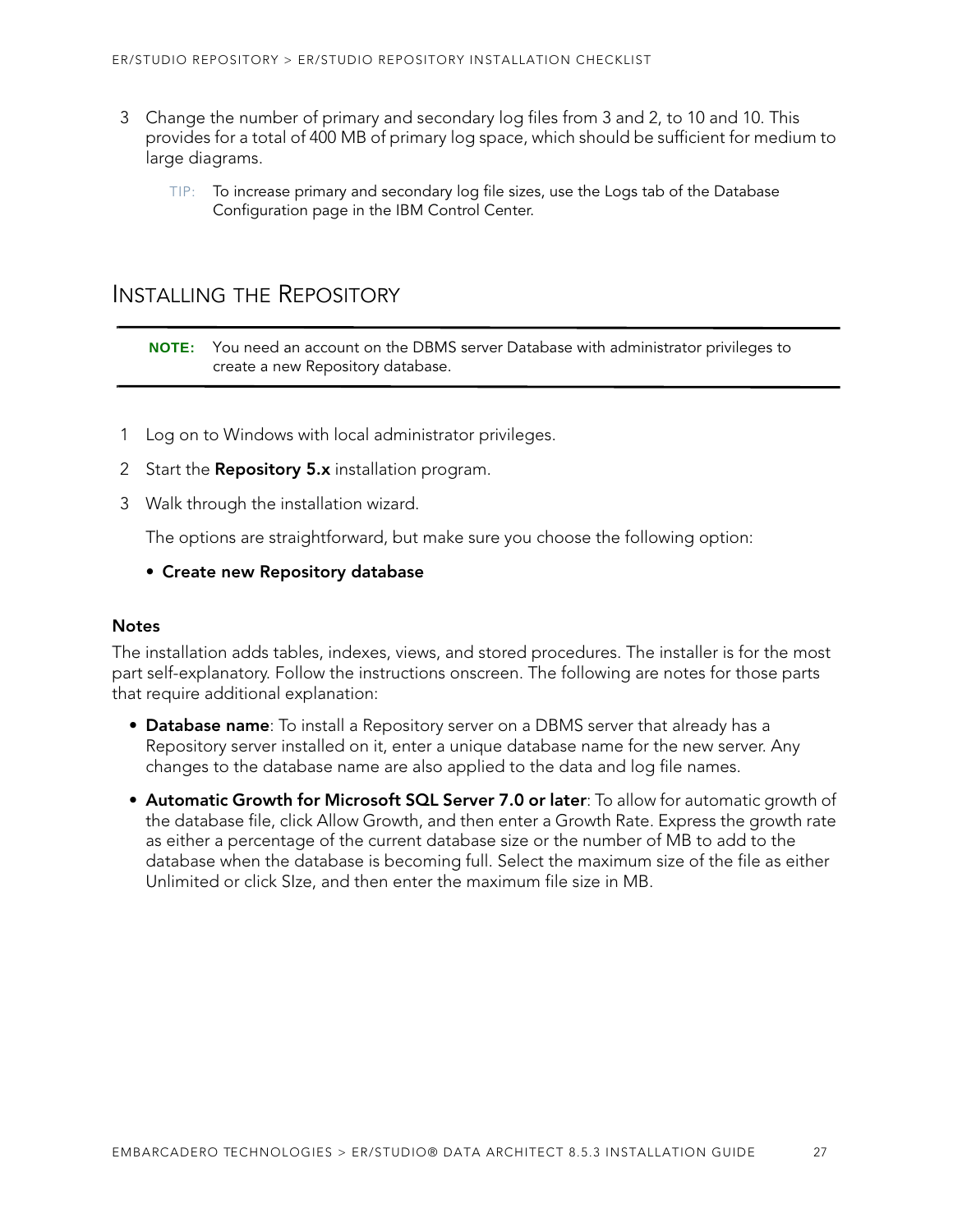- Use the **New Oracle User** dialog to create a new user and provide temporary tablespace information for the user. The dialog is self-explanatory, except for the following user identification options:
	- **Password**: If selected, indicates that Oracle should identify the user with the password provided.
	- **Externally**: If selected, indicates that Oracle should verify the database user name against an existing operating system user name.
	- **Globally**: If selected, indicates that Oracle will permit access to the user by obtaining user name and password information from the security domain central authority. This option is only available for Oracle 8.
- **Error Log Viewer**: The Error Log View appears if there is a problem creating your Repository database. If you get an error, review the Repository Database requirements to make sure you meet them. For further assistance with creating your Repository Database, contact Embarcadero Technologies Technical Support.

### <span id="page-23-0"></span>CONNECTING TO THE REPOSITORY

**NOTE:** This section applies if you have purchased or are evaluating ER/Studio Enterprise, which includes ER/Studio Repository, or ER/Studio Viewer.

- 1 Start **ER/Studio Data Architect** or **ER/Studio Viewer**.
- 2 From the **Main** menu, choose **Repository > Repository Options**.
- 3 In the **Server Machine** field, type the host name or IP address of the Repository server machine, and then click **OK**.
- 4 Log on to the Repository as follows:

Choose **Repository > Log In**, enter your user name and password, and then click **OK**.

You are now ready to use ER/Studio Data Architect with ER/Studio Repository. For details on using ER/Studio Repository, see the ER/Studio Evaluation Guide at [docs.embarcadero.com](http://docs.embarcadero.com)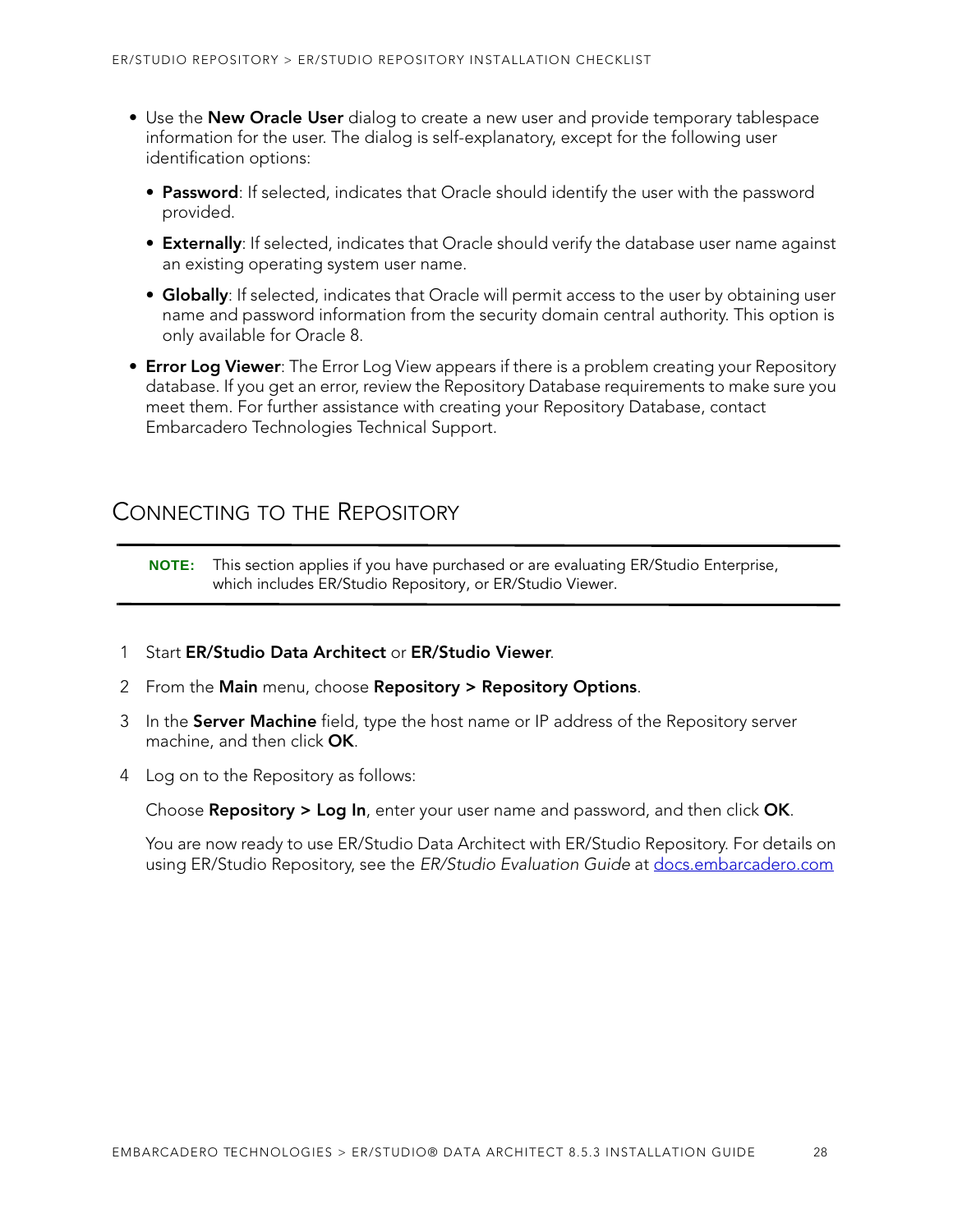## <span id="page-24-0"></span>UPGRADING ER/STUDIO REPOSITORY

Use the following checklist to ensure ER/Studio Repository is correctly upgraded.

| Upgrade Checklist |     |                                                                                                                                                  |
|-------------------|-----|--------------------------------------------------------------------------------------------------------------------------------------------------|
| Done              | N/A | Requirements                                                                                                                                     |
|                   |     | Download ER/Studio Enterprise Upgrade.                                                                                                           |
|                   |     | To download the most current release, go to www.embarcadero.com/upgrade/upgrade.html                                                             |
|                   |     | Review the ER/Studio ReadMe.                                                                                                                     |
|                   |     | For the most current installation and usage information, see the ReadMe at<br>www.embarcadero.com/resources/release_notes/ER/Studio.html.        |
|                   |     | Prepare to upgrade.                                                                                                                              |
|                   |     | For what to do before you upgrade to the latest version, see Preparing to Upgrade.                                                               |
|                   |     | Upgrade ER/Studio Repository.                                                                                                                    |
|                   |     | For ER/Studio Enterprise installations, which include the Repository. For ER/Studio Repository<br>upgrade details, see Upgrading the Repository. |

#### **Important Notes**

- When upgrading from earlier versions, such as from 4.5 to Repository 5.5 , you must first upgrade the Repository to version 5.0, upgrade your 4.5 diagrams with ER/Studio DA 8.0, and then upgrade to Repository 5.5 and upgrade your diagrams with ER/Studio DA 8.5. Consult Embarcadero Technical Support when upgrading from versions prior to 4.5.
- If you are upgrading to ER/Studio Repository, upgrade your version of ER/Studio Data Architect also. Ensure the build date of ER/Studio Repository coincides with the build date of ER/Studio Data Architect.
- If you are also using ER/Studio Portal, you must also upgrade it to the latest version.
- You can install ER/Studio Data Architect 8.x and an earlier ER/Studio Data Architect version on the same workstation.
- Any \*.dm1 files you use from the previous version will be copied and converted to 8.x format when you open them for the first time. You can then save the diagram with a different name or use the same name to write over the old file. Previous versions of ER/Studio Data Architect will not read 8.x and higher files.
- Upgrading diagrams can be time consuming and memory intensive. The number and size of ER/Studio Data Architect diagrams managed in the upgraded Repository dictates how long the upgrade process takes.
- Reference Models, supported in previous versions, are not supported in ER/Studio Data Architect 7.x and later versions.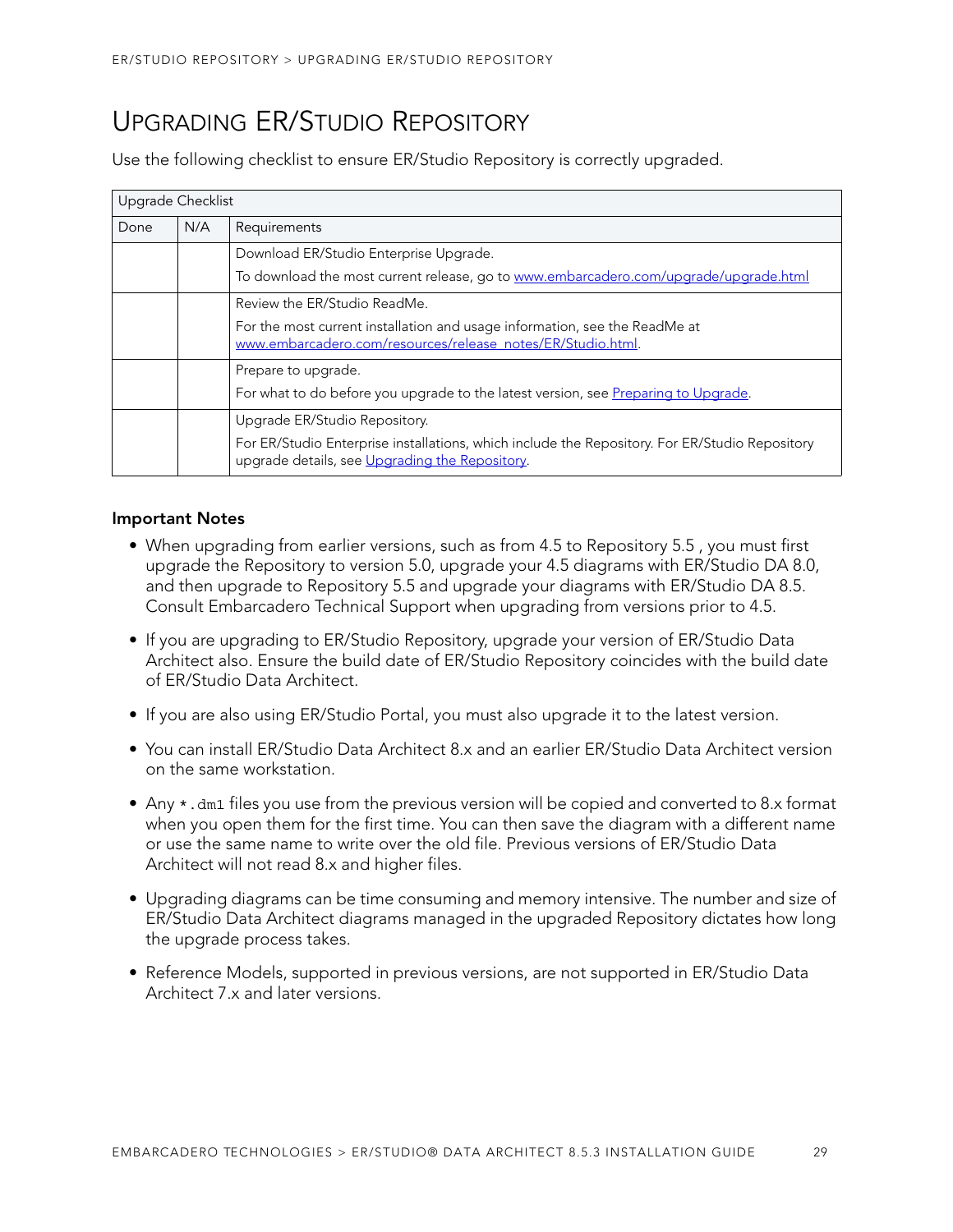## <span id="page-25-0"></span>PREPARING TO UPGRADE THE REPOSITORY

- 1 Ensure you have backed up all your .dm1 files.
- 2 Check in all your diagrams and objects.

**NOTE:** If you try to check in a file from the previous version with the same name as a current file, the current file will become corrupted.

3 Rename all local copies of Repository diagrams in the active file directory as follows:

Choose **Repository > Options**. Make note of the **Active File Directory**. Switch to the **Windows Explorer** and rename all the diagrams in the **Active File Directory**.

- 4 Ensure no one is logged into the Repository.
- 5 Backup the current Repository database.
- 6 Restart the Repository host computer.

### <span id="page-25-1"></span>UPGRADING THE REPOSITORY

**NOTE:** This procedure is for ER/Studio Enterprise installations only, which include the Repository. When you upgrade ER/Studio Data Architect you must also upgrade ER/Studio Repository to correspond with the same build date as ER/Studio Data Architect.

- 1 Log on to Windows with local administrator privileges.
- 2 Start the **Repository** installation program and follow the prompts.

The installation program starts the following services:

- Embarcadero Repository Communication Server
- Embarcadero Repository Database Server
- Embarcadero Repository Event and Dispatch Server
- 3 On the **Run Database Wizard?** page, click **Yes**.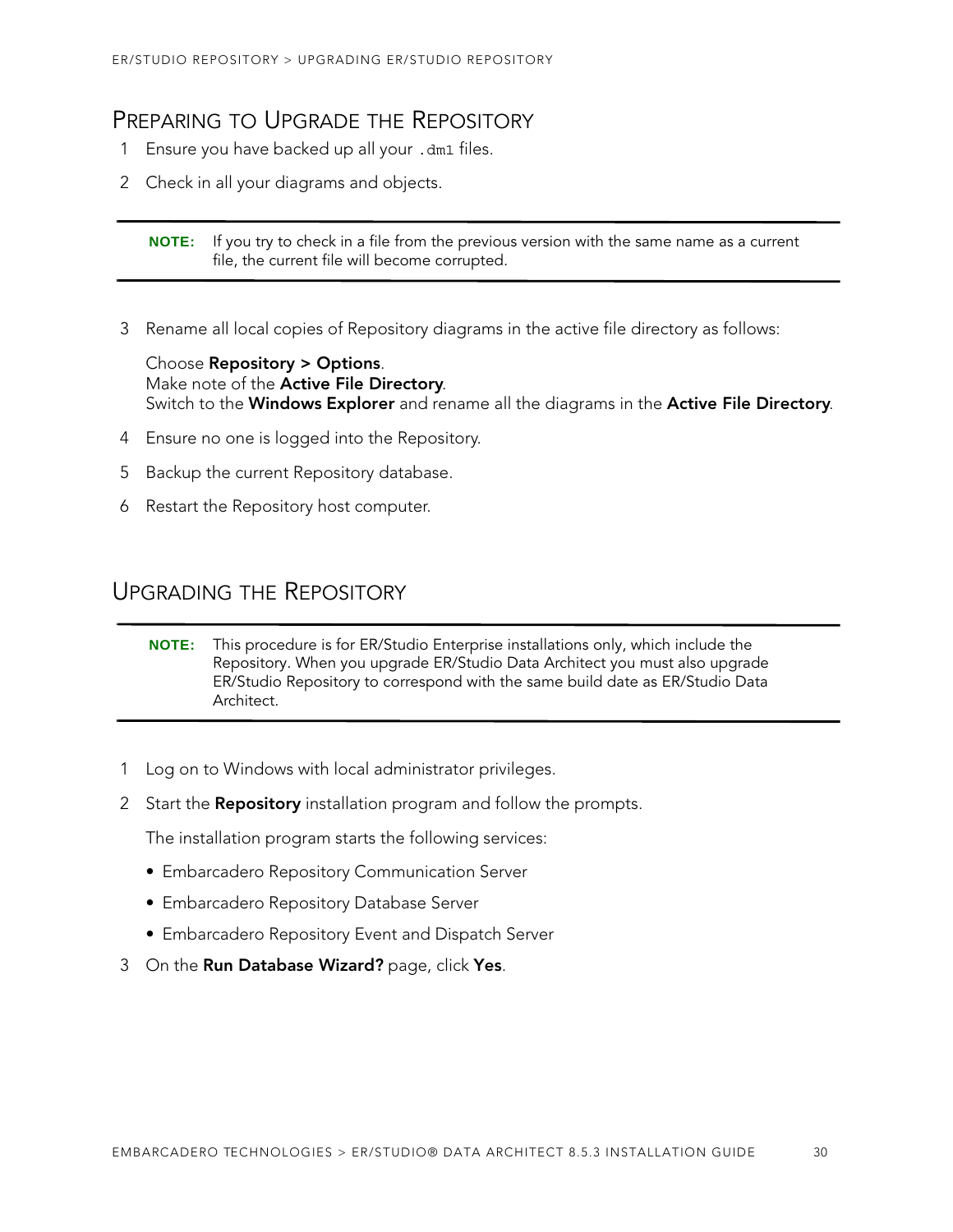4 When the wizard locates your existing database, select **Update previous Version Database to current version**.

**NOTE:** If you are upgrading from a Repository version prior to 4.0, you can delete the C:\Program Files\Embarcadero\Repository\Data directory. This directory is not used with Repository versions 4.0 and later.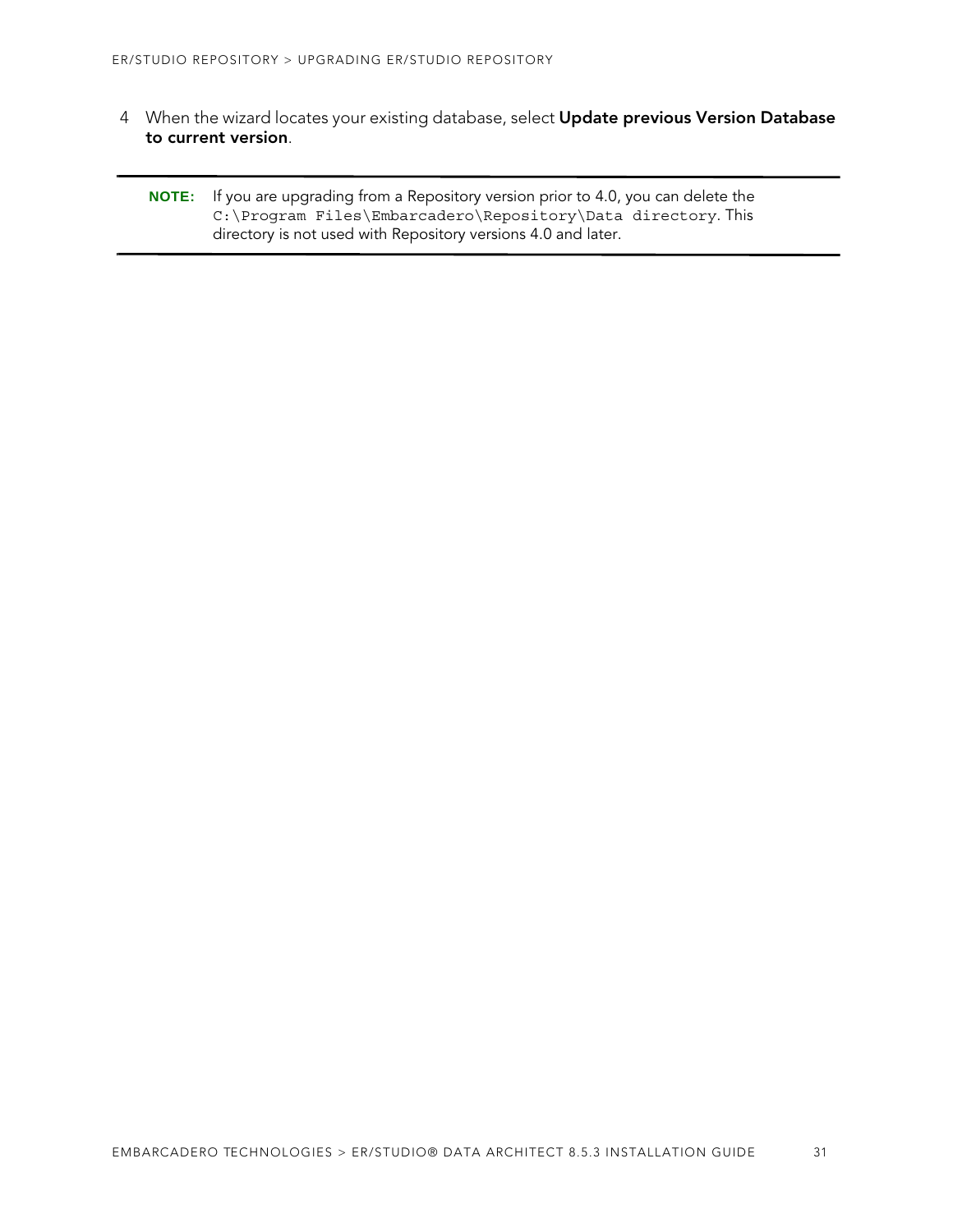## <span id="page-27-0"></span>UNINSTALLING ER/STUDIO REPOSITORY

From the Windows Add or Remove Programs Control Panel, select Embarcadero Repository X.X, click **Remove**, and then follow the prompts to remove all ER/Studio Repository components.

**NOTE:** This does not remove the Repository database. The database administrator must remove the Repository database.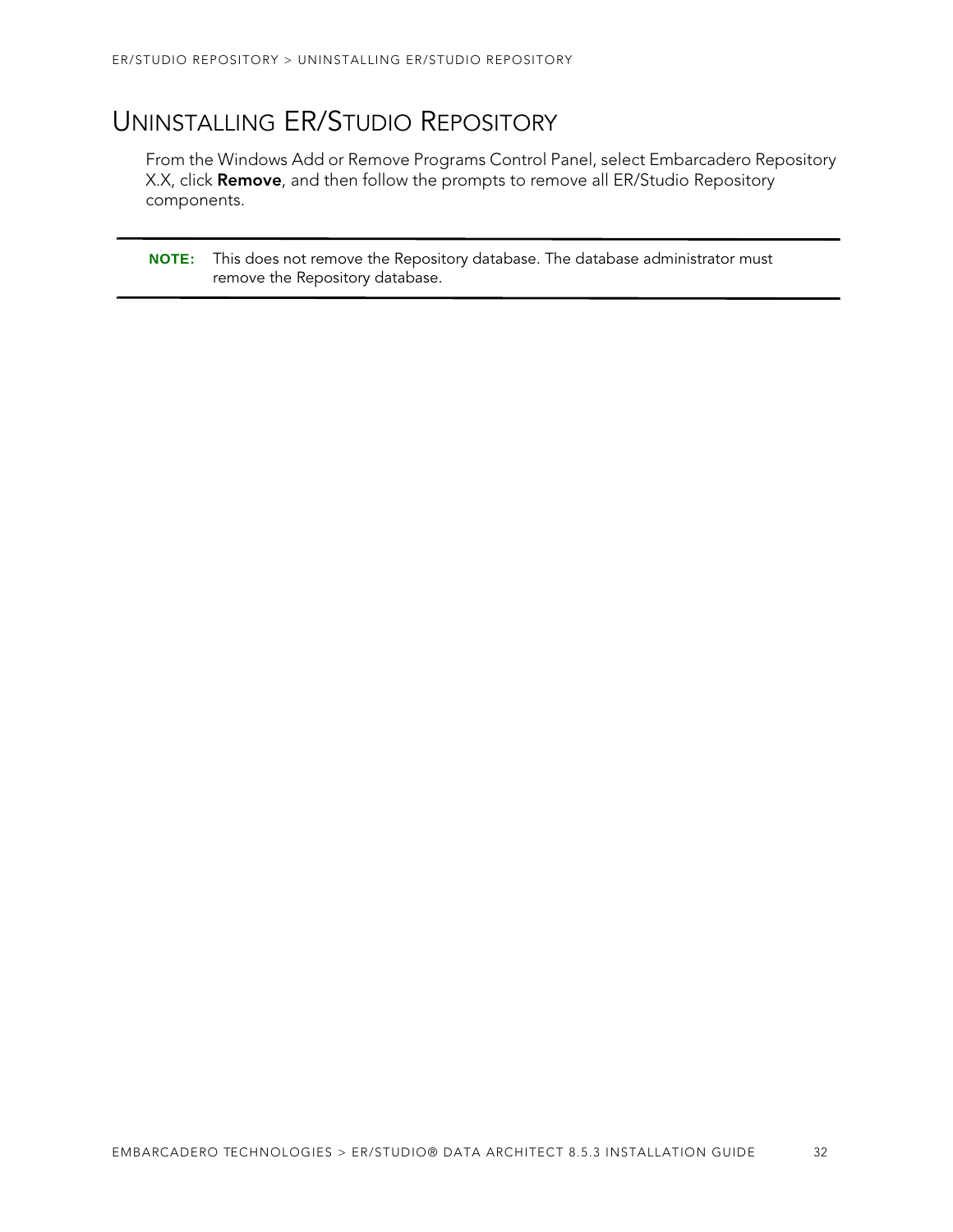# <span id="page-28-0"></span>**METAWIZARD**

Integrate metadata across modeling tools, business intelligence, ETL platforms and industry-standard exchange formats (XMI, XML and XSD). This tool enables ER/Studio Data Architect to integrate with more than seventy other applications by sharing metadata through an import-export capability. The Metawizard is installed in both the standard and enterprise editions of ER/Studio Data Architect but is not automatically activated. Once you have licensed the Metawizard, it will be activated.

To purchase ER/Studio Metawizard, contact Embarcadero Sales:

| Embarcadero Sales Contact Information                               |                     |                          |  |
|---------------------------------------------------------------------|---------------------|--------------------------|--|
| Region                                                              | Telephone           | E-mail                   |  |
| North America, Latin America and Asia Pacific   415.834.3131 ext. 3 |                     | sales@embarcadero.com    |  |
| Europe, Africa, and the Middle East                                 | +44 (0) 1628 684400 | uk.sales@embarcadero.com |  |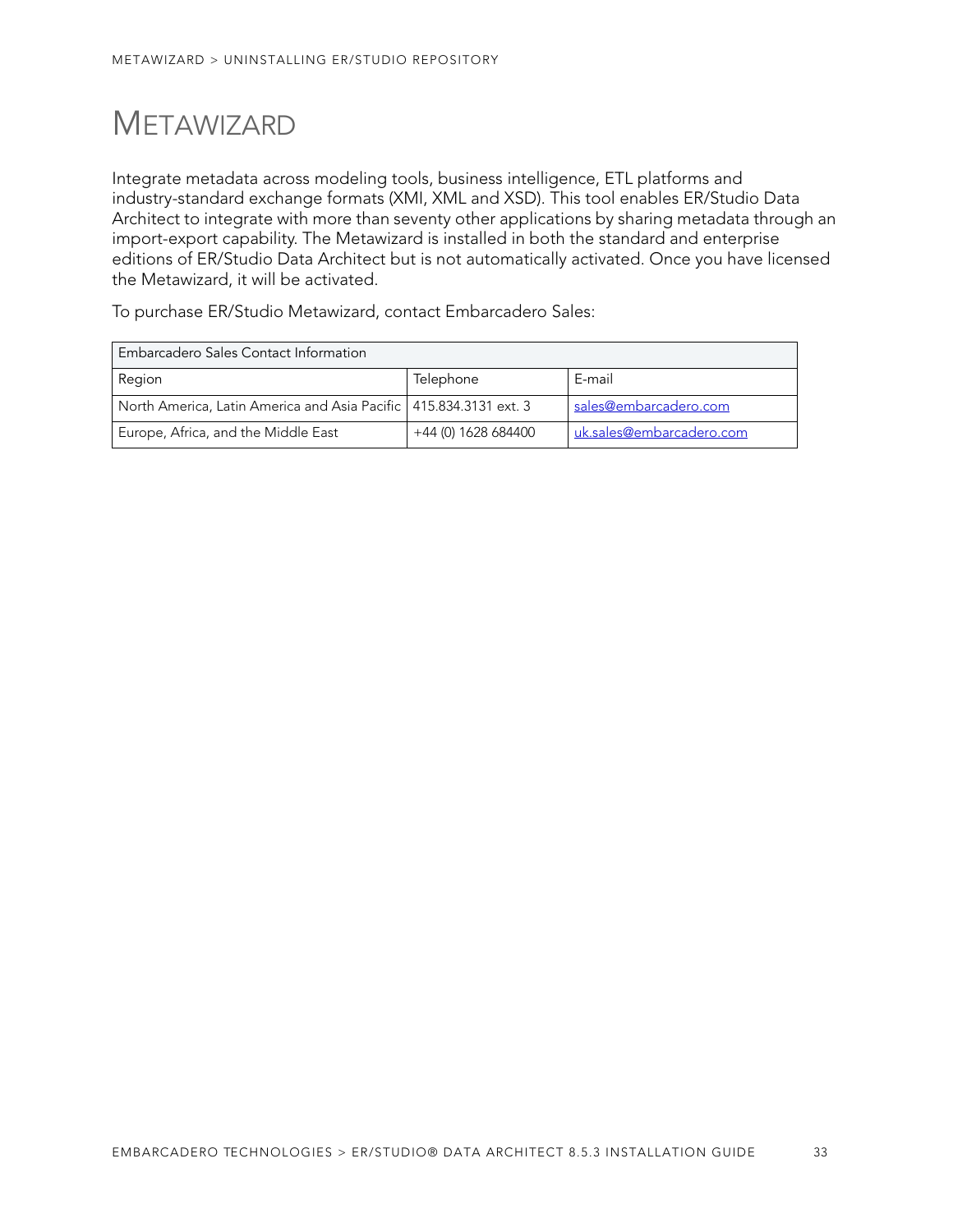# <span id="page-29-0"></span>SCHEMA EXAMINER

Embarcadero Schema Examiner automatically reviews and finds design errors in a database schema. Detailed reporting and graphical documentation then simplify the process of pinpointing and reviewing these problems.

- Simplifies the process of testing and validating database schema
- Reverse-engineer existing schema
- Detailed diagnostic reports increase productivity
- Recommends changes and automatically generates scripts to fix problems

Schema Examiner recommends changes to database schema and can automatically generate scripts to fix problems. This efficient and consistent approach to improving database design helps avoid costly data errors and performance problems.

#### **Maximize the quality and efficiency of database designs.**

Schema Examiner can examine database designs by directly interfacing with Embarcadero ER/Studio Data Architect. Schema Examiner can also reverse-engineer the schema of existing databases or read SQL scripts directly. Design changes can be simulated before implementation to reduce risk and allow users to check and validate design alterations as a result of maintenance or new inclusions to the database structure. Schema Examiner will also identify violations of best practices that are adversely affecting performance, with suggested changes scripted for easy implementation.

#### **Comprehensive Diagnostics and Reporting**

Schema Examiner provides detailed diagnostic reports that increase productivity by accelerating the review process. The innovative "Show Me" facility isolates specific design issues in database models, eliminating the task of finding the problem in large and complex models. There are over fifty issues that Schema Examiner can identify and isolate, such as missing relationships, disabled triggers, missing indexes, incorrectly defined relationships, or inconsistent definitions.

## <span id="page-29-1"></span>INSTALLING SCHEMA EXAMINER

See www.embarcadero.com/products/schema\_examiner/index.php for a free trial version of Schema Examiner. Installation details are described in the Install Guide which you can download from www.embarcadero.com/products/schema\_examiner/documentation\_and\_manuals.php.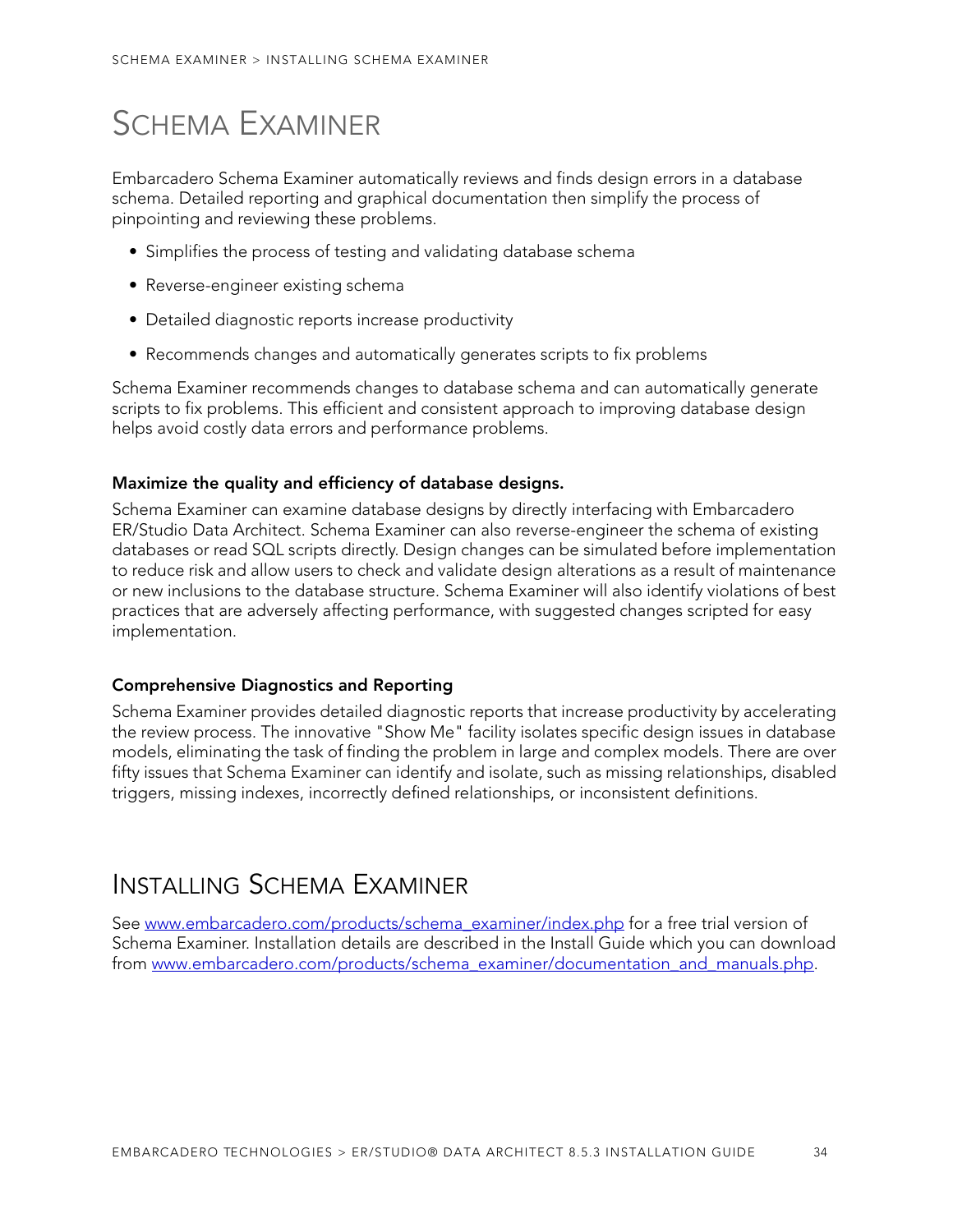# <span id="page-30-0"></span>UNIVERSAL DATA MODELS

Universal data models are standard and Industry-specific data model templates for ER/Studio Data Architect that reduce the development time of database-related projects by an average of 60 percent, as well as improve the quality of existing and new data models. The Universal Data Models are .dm1 files that you can copy to a storage device and are accessed the same as any other .dm1 file. They do not need to be installed or uninstalled, just copied and deleted.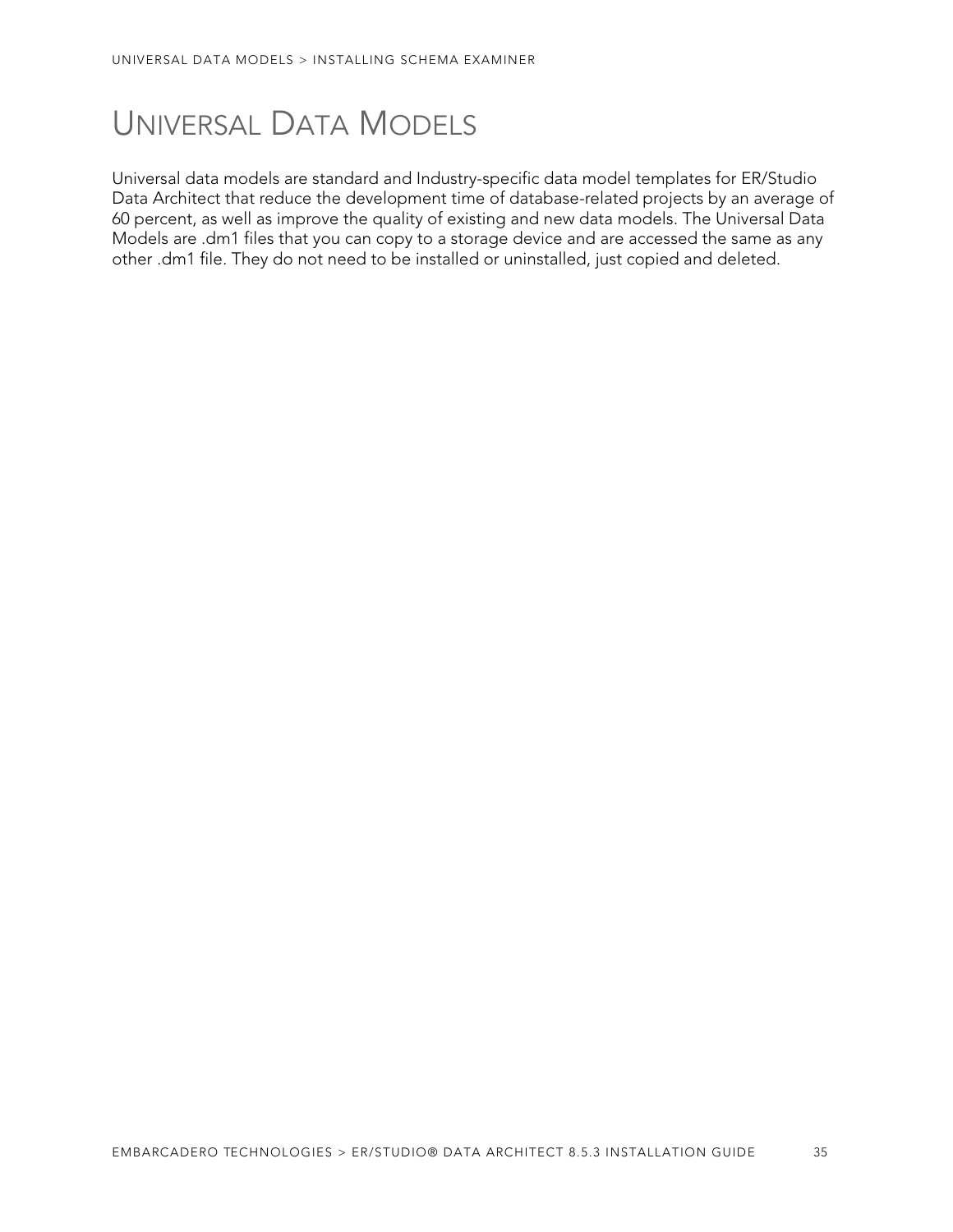# <span id="page-31-0"></span>ER/STUDIO VIEWER

You can use ER/Studio Viewer to view, navigate, and print ER/Studio Data Architect models in a view-only environment. ER/Studio Viewer features the same sophisticated and advanced viewing, navigation, and printing functionality that ER/Studio Data Architect provides.

This section is comprised of the following topics:

- [Installing ER/Studio Viewer](#page-31-1)
- [Upgrading ER/Studio Viewer](#page-33-0)
- [Uninstalling ER/Studio Viewer](#page-33-2)

## <span id="page-31-1"></span>INSTALLING ER/STUDIO VIEWER

Use the following checklist to ensure ER/Studio Viewer is correctly installed and configured.

| Done | N/A | Requirements                                                                                                                                                                                    |
|------|-----|-------------------------------------------------------------------------------------------------------------------------------------------------------------------------------------------------|
|      |     | Download ER/Studio Viewer                                                                                                                                                                       |
|      |     | You can download a 14-day trial version of ER/Studio Viewer, which you can license later, from<br>www.embarcadero.com/downloads/download.html                                                   |
|      |     | Review ER/Studio Viewer ReadMe                                                                                                                                                                  |
|      |     | For the most current installation and usage information, see the ReadMe at<br>docs.embarcadero.com.                                                                                             |
|      |     | Ensure System Compatibility                                                                                                                                                                     |
|      |     | For system requirements, see <b>System Requirements</b> .                                                                                                                                       |
|      |     | Install ER/Studio Viewer                                                                                                                                                                        |
|      |     | For installation details, see Installing ER/Studio Data Architect.                                                                                                                              |
|      |     | Run and Test ER/Studio Viewer                                                                                                                                                                   |
|      |     | For step-by-step instructions on how to use ER/Studio Data Architect and Viewer, see the<br>ER/Studio Data Architect Evaluation Guide at<br>www.embarcadero.com/products/ER/Studio/erdocs.html. |

### <span id="page-31-2"></span>SYSTEM REQUIREMENTS

Review the requirements before you install ER/Studio Viewer. Adhering to these requirements optimizes ER/Studio Viewer performance.

| ER/Studio Viewer Requirements |                                |  |
|-------------------------------|--------------------------------|--|
| Hardware                      |                                |  |
| Processor                     | Pentium III, 600 MHz or higher |  |
| <b>RAM</b>                    | GB                             |  |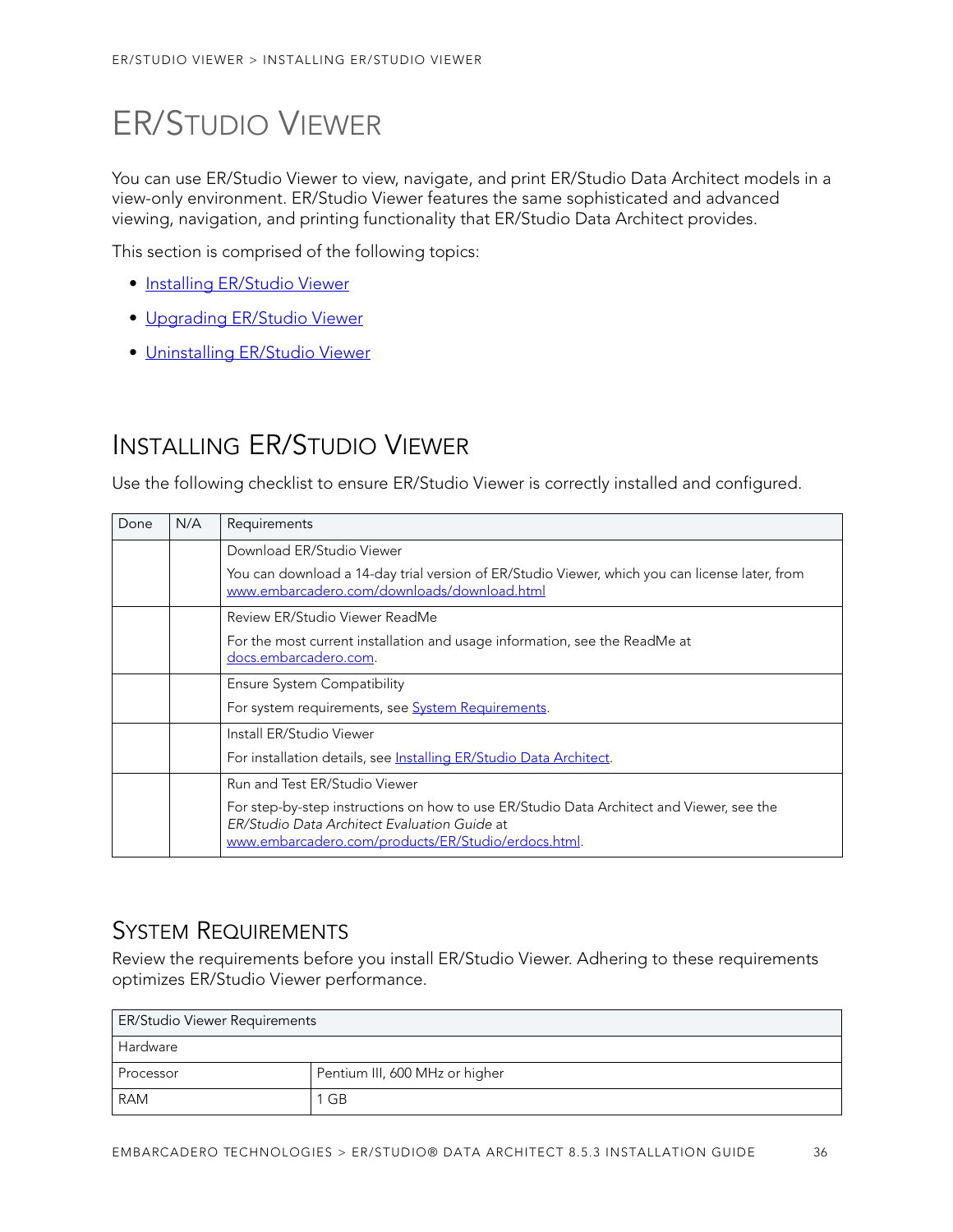| ER/Studio Viewer Requirements |                                                                                                                                                                                                                                                         |  |
|-------------------------------|---------------------------------------------------------------------------------------------------------------------------------------------------------------------------------------------------------------------------------------------------------|--|
| Disk Space                    | 340 MB                                                                                                                                                                                                                                                  |  |
|                               | 175 MB in the System TEMP directory for temporary file storage during installation                                                                                                                                                                      |  |
| <b>DVD</b> Reader             | yes                                                                                                                                                                                                                                                     |  |
| Operating System              | Any of the following:<br>· Windows 2003 Server<br>• Windows XP<br>• Windows 2000<br>• Windows 98<br>• Windows NT                                                                                                                                        |  |
| Software                      | To use an Open Data Base Connectivity (ODBC) database as a data source, install<br>the ODBC driver on your client computer.<br>To connect to the DBMS using native connectivity, install the native client libraries<br>available from the DBMS vendor. |  |
| Privileges                    | Local Administrator Privileges (required for installation only)                                                                                                                                                                                         |  |

### <span id="page-32-0"></span>INSTALLING ER/STUDIO VIEWER

- 1 Log on to Windows with local administrator privileges.
- 2 Double-click **setup.exe** inside the ER/Studio Viewer installation folder.
- 3 Walk through the installation wizard.

The options are straightforward, but make sure you choose the following:

• Do not select a Repository Server. If you have ER/Studio Repository, follow the instructions in [Connecting to the Repository](#page-23-0).

**NOTE:** Before the 14-day trial period expires, purchase ER/Studio Viewer. For details, see [Purchasing ER/Studio Viewer](#page-32-1)

## <span id="page-32-1"></span>PURCHASING ER/STUDIO VIEWER

**NOTE:** Trial versions of ER/Studio Viewer include a 14-day license. Purchase a license at the end of the trial to continue using the product.

#### To purchase ER/Studio Viewer, contact Embarcadero Sales:

| Embarcadero Sales Contact Information |           |        |
|---------------------------------------|-----------|--------|
| Region                                | lelephone | E-mail |